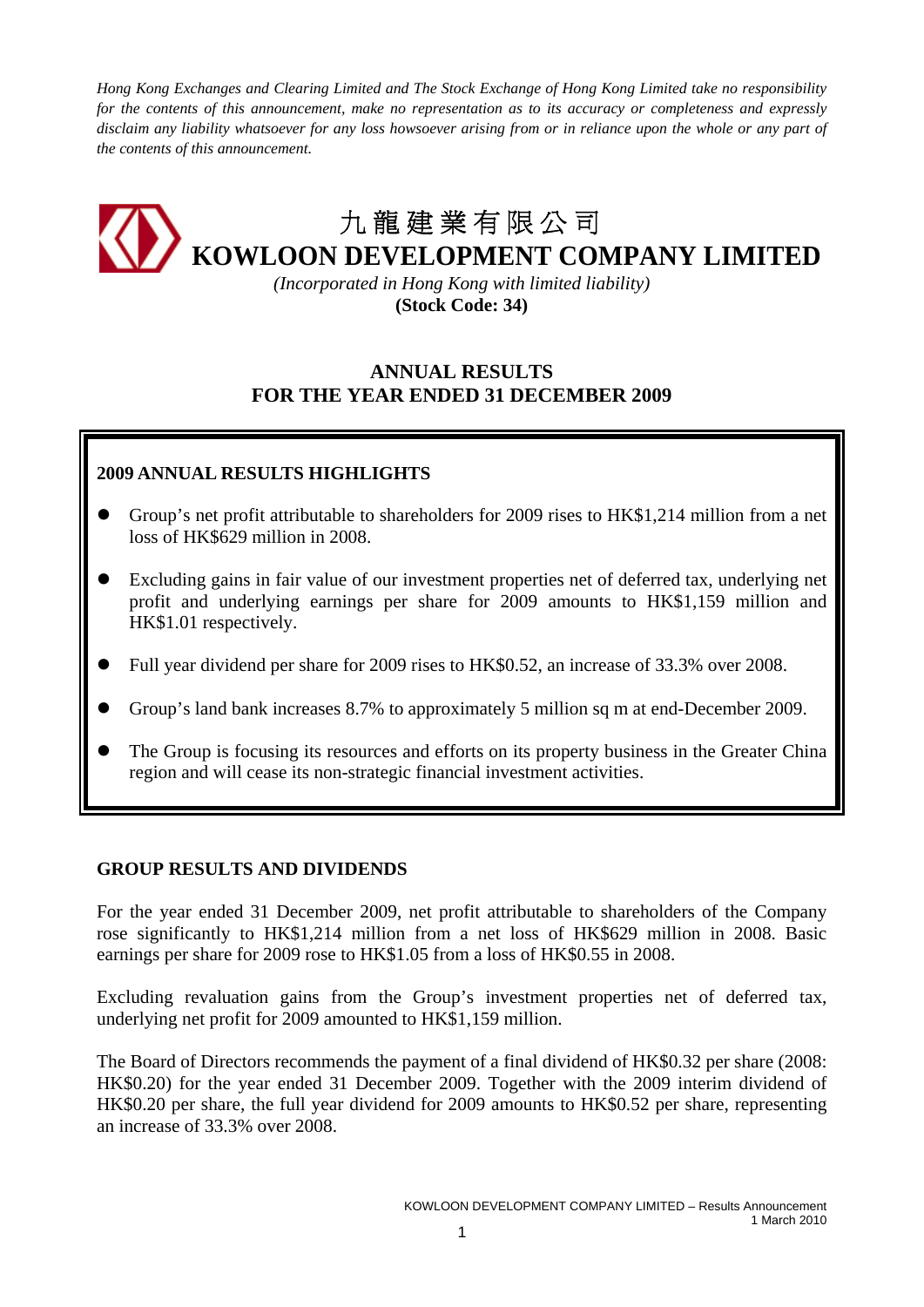The final dividend will be paid on 28 May 2010 to shareholders whose names appear on the Register of Members of the Company on 18 May 2010, subject to approval of shareholders at the annual general meeting.

## **BUSINESS REVIEW**

In the Greater China region, the three economies, Hong Kong, Macau and Mainland China, have rapidly recovered since the second half of 2009 and their respective property markets have rebounded strongly, with housing prices and transaction volumes returning to their pre-crisis levels since the middle of 2009. The Group's core property business has also benefited from the improving business environment.

## *Property Sales*

In Hong Kong, we have sold almost all of our luxury residential units at 31 Robinson Road, Mid-levels, Hong Kong. Total sales proceeds from this development project so far amounted to approximately HK\$2.2 billion, achieving an overall profit margin of approximately 58%. Sales booked in 2009 amounted to HK\$528 million. The combined operating profit of HK\$1,085 million for 2009 was mainly derived from the projects at Robinson Road, Hong Kong and Villa de Mer, Macau, representing an increase of 60.2% over the same period in 2008.

The Group received the final income distribution from its co-investment property project Villa de Mer in Macau during the year under review, which contributed HK\$751 million to the Group's operating profit for 2009.

In Mainland China, the pre-sale of the first phase of the Group's 50% owned project in Foshan (Guangdong Province) , which commenced in the first half of 2009, has been well received by the market, with total pre-sale proceeds already exceeding RMB2 billion. The majority of profit so generated will be recognized in 2010.

## *Property Development*

During the year under review, we have successfully acquired a number of property development projects in Hong Kong and Mainland China, with the Group's land bank rising 8.7% over 2008 to approximately 5 million sq m.

Details of the Group's major property projects under development in the Greater China region are set out below.

## *Hong Kong*

## *Ngau Chi Wan, Kowloon*

This site is located in Ngau Chi Wan, and has planning approval for a residential and commercial development totaling 196,400 sq m, including a shopping arcade, club house and parking facilities. The land premium is under negotiation with the government.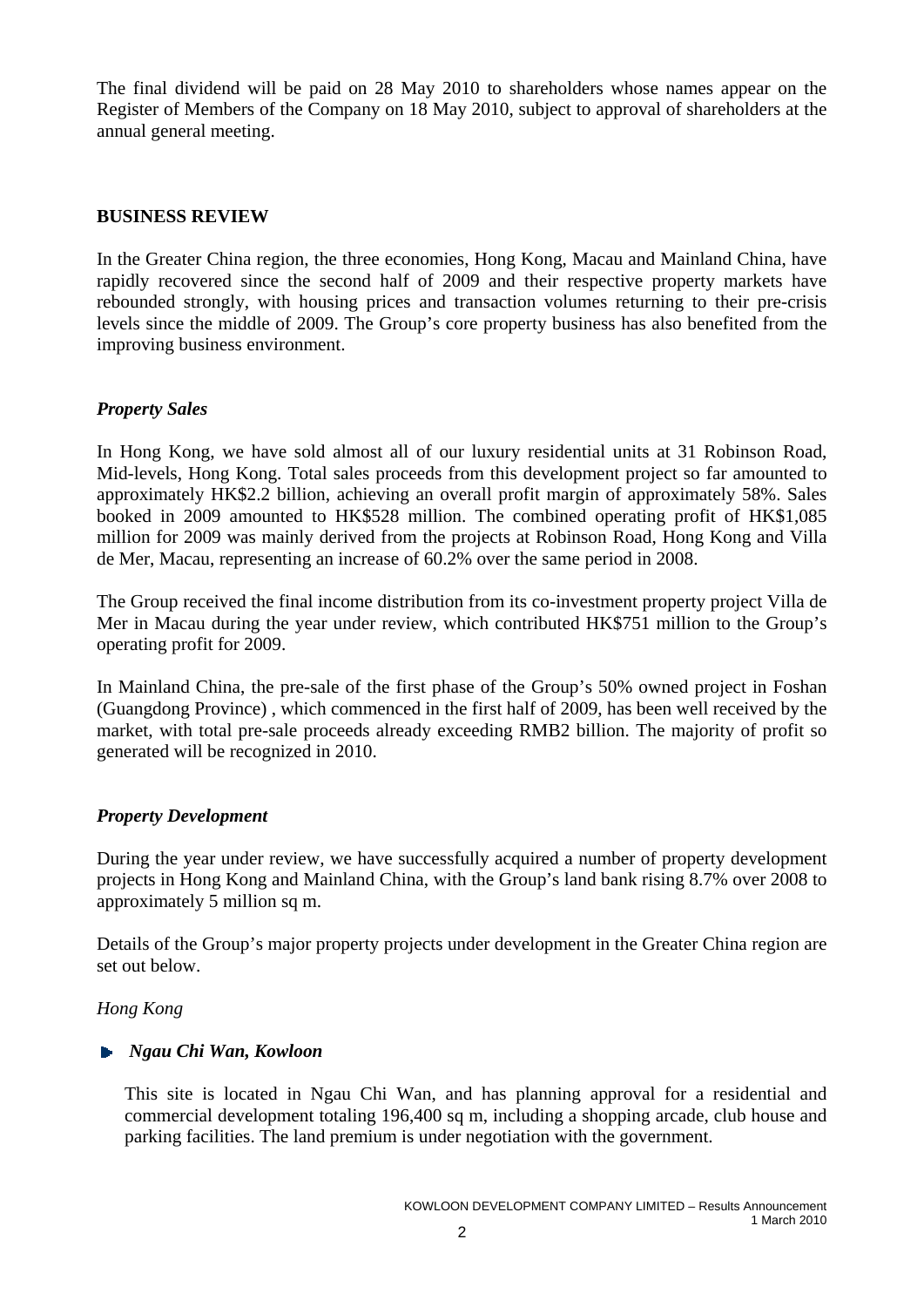## *Macpherson Stadium, Kowloon*

The site is located in a prime location of Mongkok. This is a joint-venture redevelopment residential and commercial project with Urban Renewal Authority and Hong Kong Playground Association, with a gross floor area of approximately 24,800 sq m. It will be developed into a luxury residential and commercial complex with a club house and parking facilities, retail spaces, a multi-purpose sports stadium and a youth centre. Excluding the multi-purpose sports stadium and a youth centre, the residential and commercial portion is approximately 19,000 sq m. Foundation work is now completed and basement excavation has begun.

## *Sai Yeung Choi Street North, Kowloon*

The site is located in Sai Yeung Choi Street North. This residential redevelopment project is wholly-owned by the Group, with a gross floor area of approximately 8,400 sq m. It will be re-developed into a modern high-rise residential tower with club house and parking facilities. Foundation work has already been commenced in early 2010.

## *Mount East, Ming Yuen Street West, Hong Kong*

The site is located in North Point, the heart of Eastern Hong Kong Island, with a total gross floor area of approximately 5,700 sq m. This residential project is wholly-owned by the Group. It will be developed into a luxury residential tower. It comprises 74 residential units, a shop on ground floor, recreational facilities, a club house with sky garden. Superstructure work is in progress and the project is expected to be completed in the middle of 2011.

## *Belcher's Street, Hong Kong*

The site is located in Belcher's Street, with a proposed MTR station exit nearby. With the original site area of 564 sq m, the Group is in the process of acquiring a number of adjacent buildings in order to further expand the gross site area and hence have a more sizeable development.

## *Mainland China*

## *Dongling District, Shenyang*

The site is located in a residential area of Dongling District, Shenyang. This residential and commercial project is wholly-owned by the Group, with a planned gross floor area of approximately 2,000,000 sq m. It will be developed into low and medium density residential units by phases. The building plan for the first phase of the development, with a gross floor area of approximately 100,000 sq m, has been submitted to local authorities. Foundation work will be commenced once the plan has been approved by the government.

## *Hun Nan Xin District, Shenyang*

The site is located in the Hun Nan Xin District, Shenyang. According to the overall planning and development strategy of the local municipal government, the district will be developed into a modern technological new district with a high-tech industrial development zone, a high-grade commercial and business centre, a high-quality residential area, a university town and a Hun River tourism zone. This residential and commercial development project is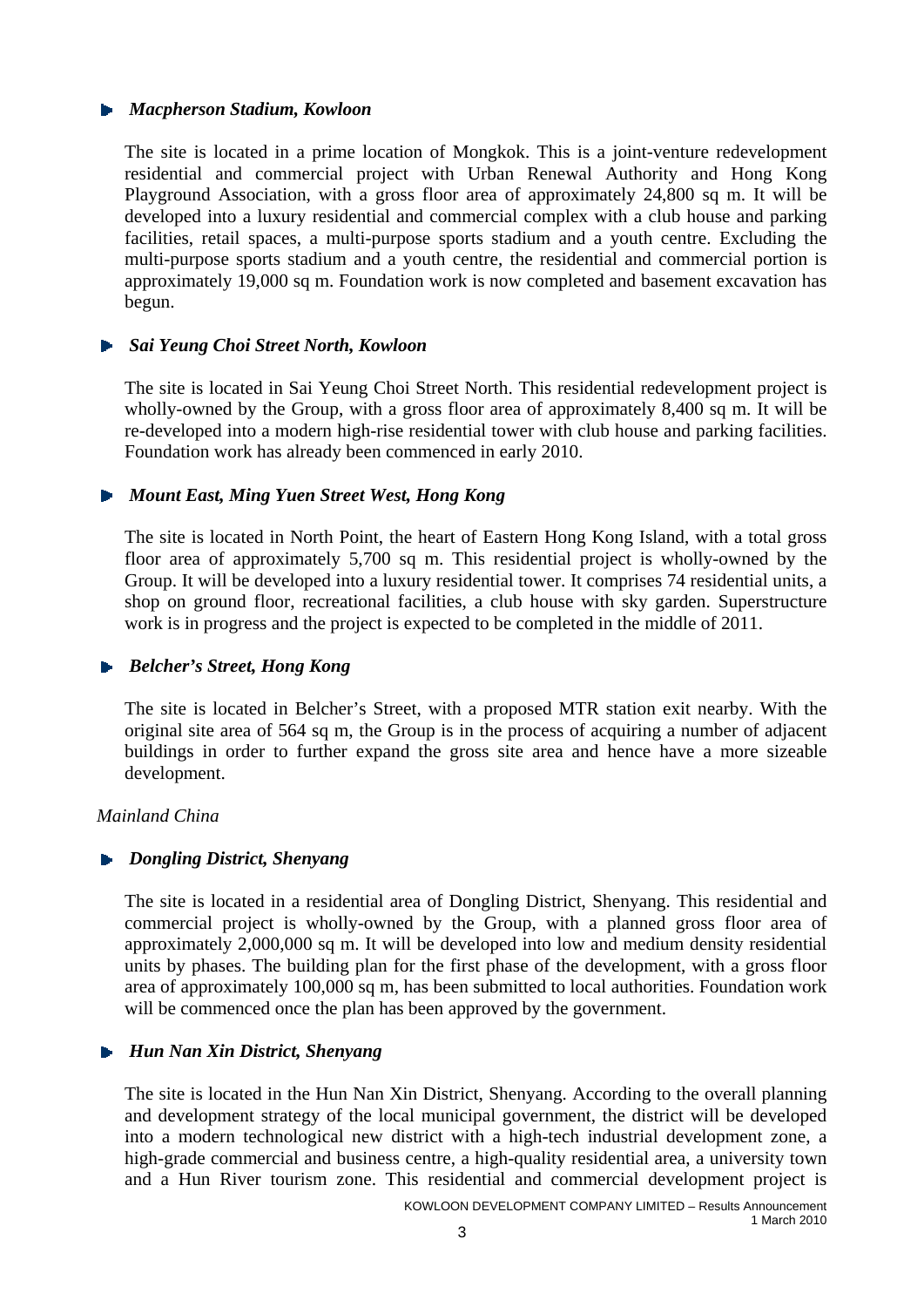wholly-owned by the Group, with a planned gross floor area of approximately 579,000 sq m. It will be developed into a residential and commercial complex, together with hotels. Construction work of the first phase started in the first half of 2009. Pre-sales of the project will start in the second half of 2010.

## *Nanhai District, Foshan*

The site is located in the Nanhai District, Foshan, with a sizable site area of approximately 4,000,000 sq m. This is a 50:50 joint venture residential and commercial development project with CITIC Property Group. This site is endowed with unique geographical advantages, surrounded by lakes, wetland nature reserve zone and woods. It will be developed into one of the most emblematic residential communities in Foshan, with aggregate gross floor area of approximately 1,600,000 sq m. The first phase of development comprises mainly luxury low-rise residential houses. The pre-sale of the first phase of residential development, which commenced in early 2009, has been well received by the market.

## *Hedong District, Tianjin*

The site is located in the Hedong District, Tianjin, a new commercial and business area. This residential and commercial development project is 49% owned by the Group, with a gross floor area of approximately 930,000 sq m. It will be developed into a residential and commercial complex with luxury residential towers, office buildings, a five-star hotel and a first-class shopping arcade. We are in the process of obtaining necessary approvals and plan to start construction work later this year.

## *Shiqi District, Zhongshan*

The site is located in the Shiqi District, one of the most prestigious residential areas in Zhongshan. This residential and commercial project is 70% owned by the Group, with gross floor area of approximately 129,000 sq m and comprising of 7 high-end towers with 1,150 residential units, a club house and retails shops. Foundation work is expected to be completed shortly and the pre-sale of the project will start in the second half of this year.

## *Macau*

The Group's property interests in Macau are held through its listed subsidiary, Polytec Asset Holdings Limited ("Polytec Asset"), 73.4% owned by the Company. Details of the development projects are as follows:

## *Pacifica Garden, Taipa*

Pacifica Garden is Polytec Asset's 58% owned residential and commercial development project in Taipa with a gross floor area of approximately 35,900 sq m. It has been developed as two towers, with a total of 295 residential units and retail shops on the ground floor. The residential units have already been wholly pre-sold. The construction work has been completed and it is expected that the occupation permit will be obtained shortly.

## *Lote P, The Orient Pearl District*

Lote P covers an aggregate site area of approximately 68,000 sq m. This project, in which Polytec Asset has an 80% interest, will be developed by phases into various luxury residential towers, together with a large shopping arcade, a club house and numerous car parking spaces,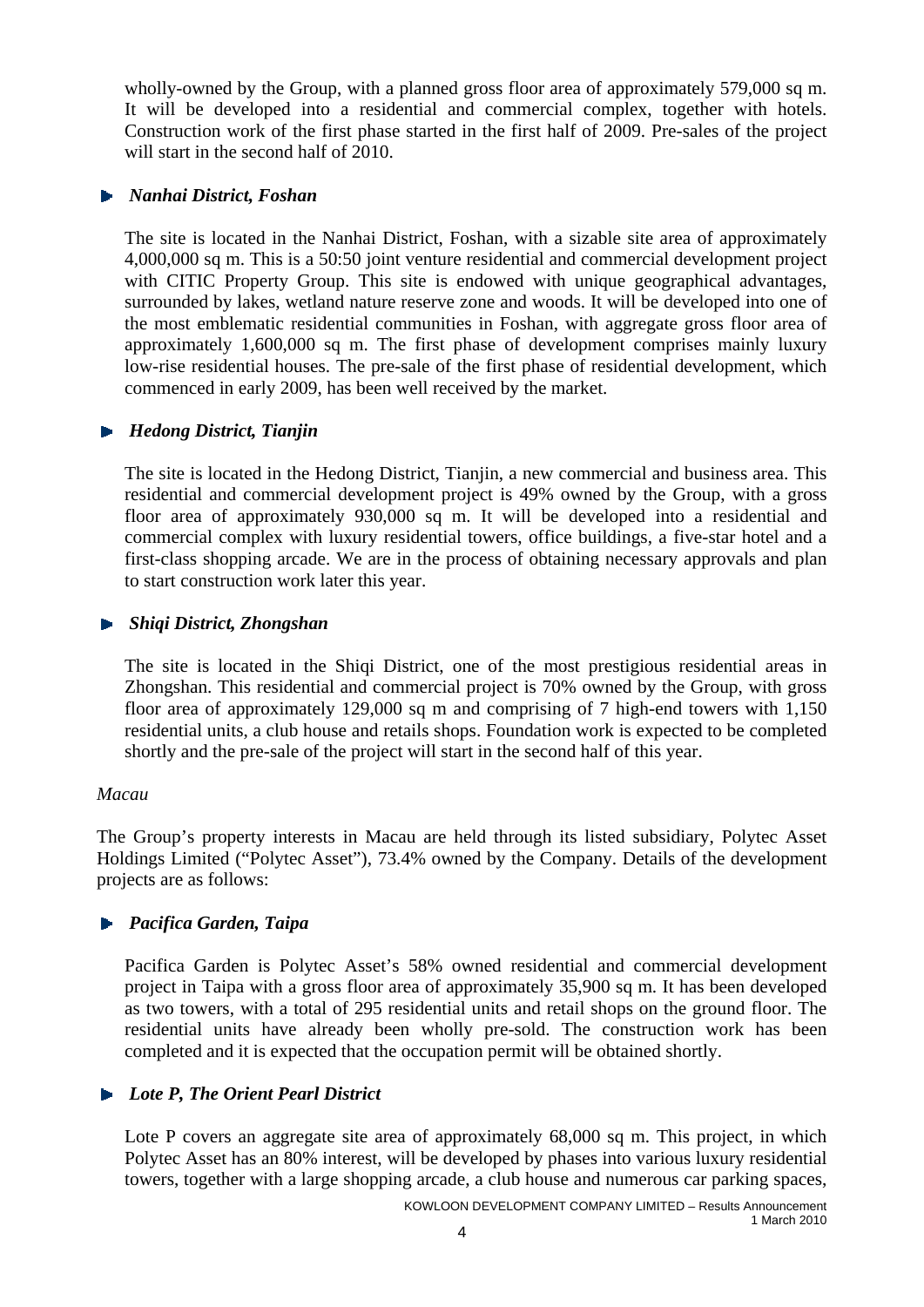with an aggregate gross floor area of approximately 699,700 sq m. The master plan of the development has been approved and the building plan has been submitted to the relevant government authorities for approval.

## *Lotes T & T1, The Orient Pearl District*

Lotes T & T1 combined covers an aggregate site area of approximately 17,900 sq m. This project, in which Polytec Asset has an 80% interest, will be developed into a number of high-end residential blocks with retail shops and car parking spaces, having an aggregate gross floor area of approximately 186,800 sq m. The master plan has been approved by the government with final approvals being processed.

## *Property Investment*

The Group's gross rental income from its property investment portfolio for 2009 amounted to HK\$272 million, an increase of 6.5% over 2008. The main improvement came from the Group's retail portfolio, with total rental income for 2009 rising 7.2% to HK\$171 million and occupancy rate for all retail properties reaching nearly 100%. Gross rental income from the Group's flagship property, Pioneer Centre, rose to HK\$218 million in 2009 from HK\$206 million in 2008, with both offices and retail spaces being almost fully let at end-December 2009.

## *Finance and Investments*

The Group's finance and investment activities recorded an operating profit of HK\$119 million in 2009 compared with a loss of HK\$3,730 million in 2008 when the meltdown on the global financial markets significantly impaired the value of the Group's then owned financial investment portfolio.

As of 31 December 2009, the Group did not have any commitments under forward agreements and the total value of the financial investments in the Group's portfolio was further reduced to HK\$107 million compared to HK\$236 million at end-2008. The Group did not enter any new trades during the course of 2009.

## *New Developments and Major Events in 2009*

## *Disposal of 12% Interest in Tianjin Project*

On 29 July 2009, the Company entered into an equity transfer agreement for disposal of 12% interest of CITIC Polytec Property (Tianjin) Co., Ltd. to the joint venture partner, CITIC Real Estate Tianjin Investment Co., Ltd. The total proceeds arising from the disposal were approximately RMB271 million, consisting of RMB49 million as consideration and a further receipt of RMB222 million in relation to a reduction of the Company's contribution to this project.

## *New Property Development Projects*

On 13 August 2009, the Company entered into a sale and purchase agreement with the ultimate holding company, Polytec Holdings International Limited, for the acquisition of 100% equity interests in two property development companies relating to the development of Mount East in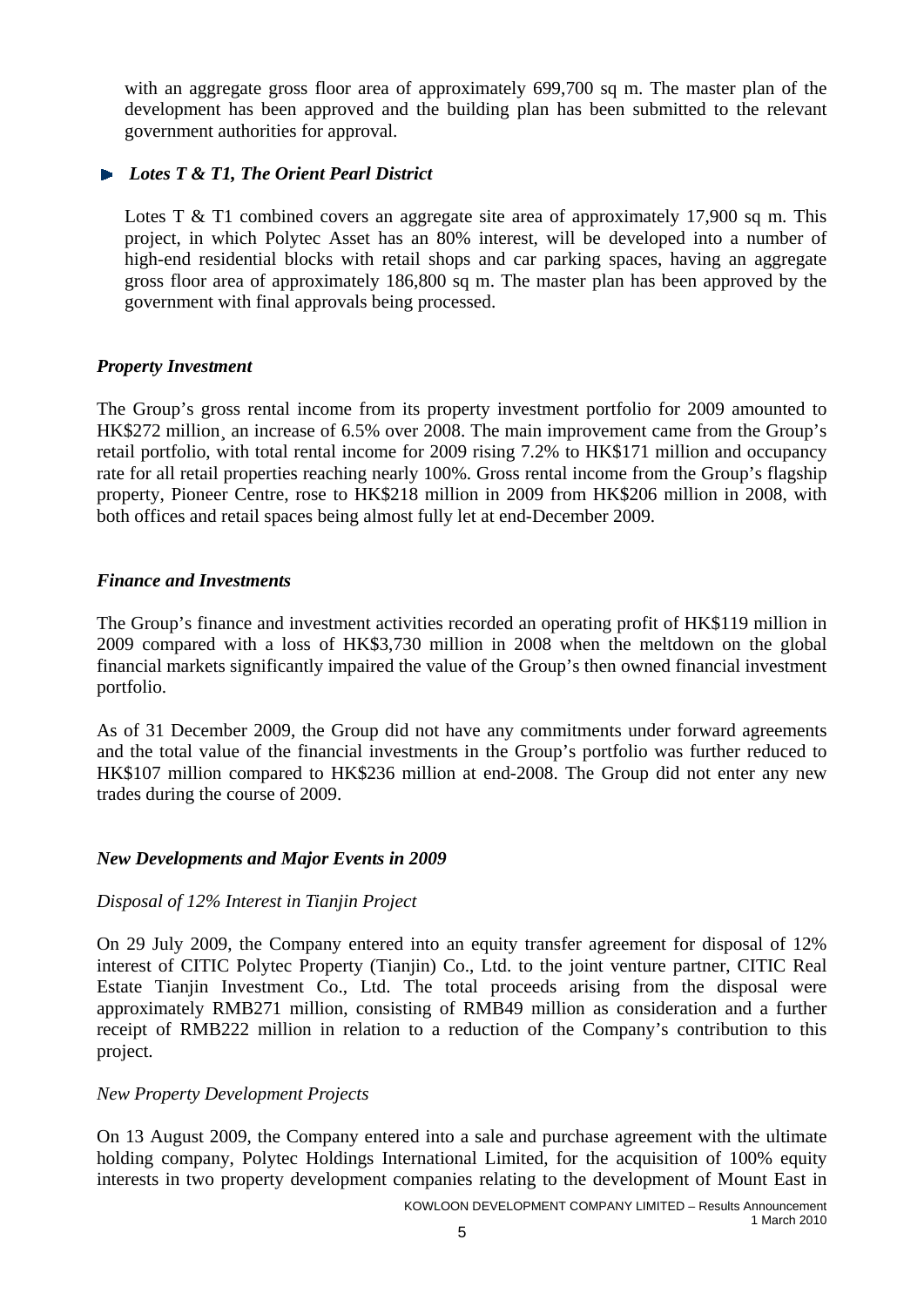Hong Kong and the project in Hun Nan Xin District of Shenyang at an aggregate consideration of HK\$857 million. As a result of this acquisition, the Group's land bank has been increased by approximately 584,000 sq m in aggregate.

## *New Business Opportunity*

As announced on 7 December 2009, Polytec Asset is reviewing an opportunity of extending its business to the oil and gas industry through acquisition of Caspi Neft TME , which is a joint stock company registered under the laws of Kazakhstan and is principally engaged in the production of oil from hydrocarbon deposits in Kazakhstan. Polytec Asset's subsidiary is entitled to exercise an option to acquire Caspi Neft TME at a cash consideration of US\$139,600,000 at any time till 7 April 2010 pursuant to a deed of call option dated 7 December 2009. It is expected that the option will be exercised by the Group, subject to the necessary approvals have been granted by the Kazakhstan government. If the option is exercised, detailed information will be provided to shareholders in compliance with Listing Rules requirements.

## **PROSPECTS**

The overall global market sentiment appears to have improved considerably and many economies around the globe have started to grow since the third quarter last year after three quarters of severe economic contraction. However, the uncertainty over the sustainability of the global recovery remains as the economic rebound has largely been attributable to the governments' massive liquidity injection, record low interest rate policy and fiscal stimulus since the start of the financial crisis and indeed these truly exceptional policies cannot be sustained. Nevertheless, we believe that investor confidence will further improve and the global economy will further recover, with Asian nations picking up faster than the others.

During the year under review, we have successfully acquired a number of property development projects and sites in Hong Kong and Mainland China, with the Group's land bank rising 8.7% over 2008 to approximately 5 million sq m. We will continue to look to strengthen our quality land bank throughout the Greater China region.

In Hong Kong, the soft launch of the Group's luxury residential project Mount East in North Point has been well received by the market and the formal pre-sale will start in the first half of this year. Due to the advantage of its proximity to the North Point MTR station and limited supply of new residential development sites in this area, we are confident this project will generate a satisfactory profit margin for the Group.

The Group's investment in the property projects in Mainland China over the past three years has started bearing fruit. The Group's first Mainland China development project in Foshan launched last year and the pre-sale of the first residential phase has been well received by the market, with total pre-sale proceeds already exceeding RMB2 billion so far. The pre-sales of the development projects in Zhongshan and Shenyang will begin later this year. It is expected that our Mainland China property business will start contributing an increasingly large proportion to the Group's results over the coming years.

Through our subsidiary, Polytec Asset, we have recently considered to extend our business to the oil and gas industry. We are of the view that there are exceptionally appealing opportunities to acquire assets in the industry after the financial turbulence and we have recently entered into a call option to acquire an oil and gas company in Kazakhstan. Looking forward, we are optimistic about the prospects of the industry.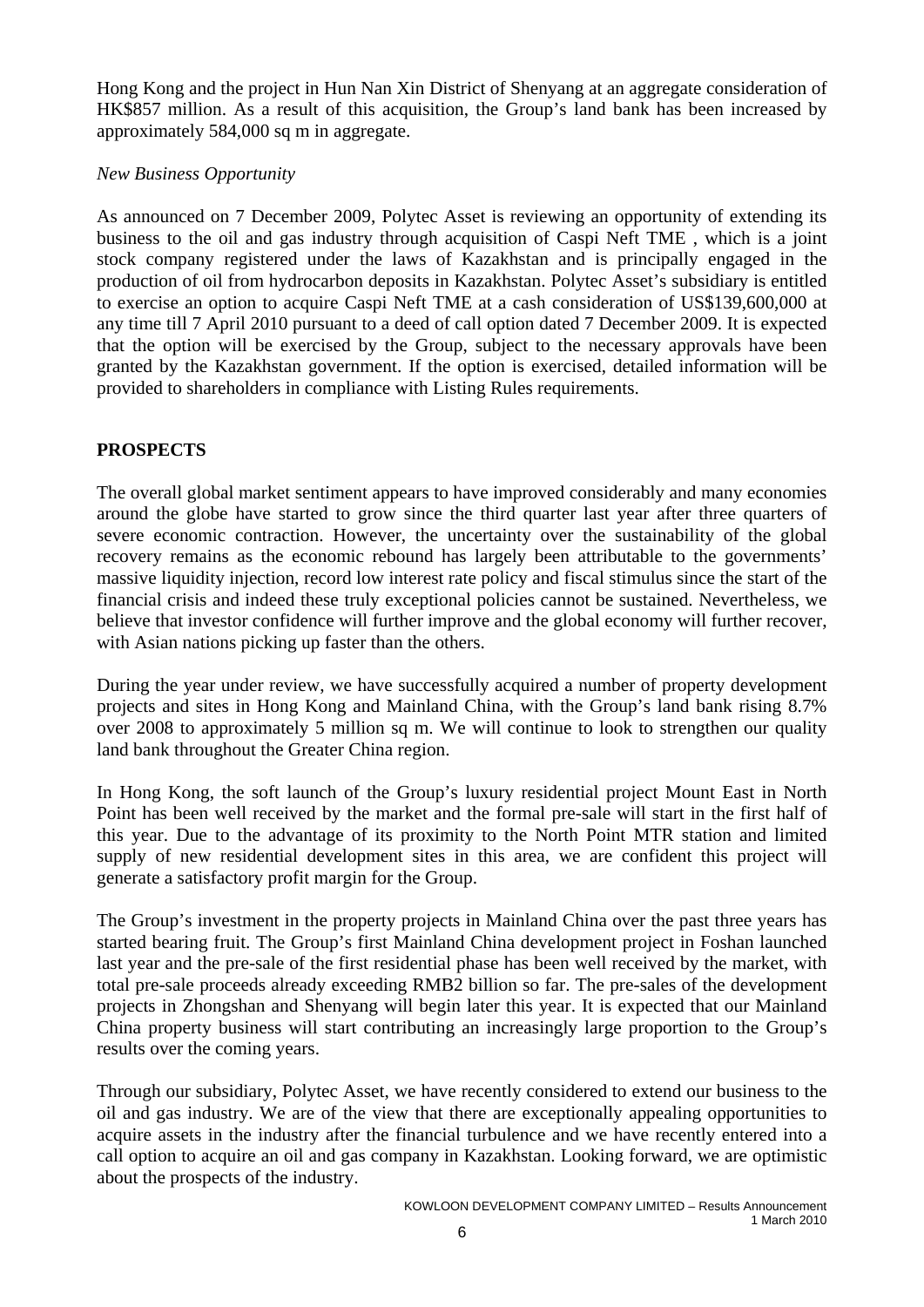The Group's results for 2008 were significantly impaired by the effect of unexpected turbulence in global financial markets. However, with the solid foundation in its property business, the Group has regained its strength as the annual results for 2009 show. Management has reviewed its overall strategy for the Group going forward and has decided to cease its non-strategic financial investment activities and focus the Group's resources and efforts on the property business in Hong Kong, Mainland China and Macau, aiming to become one of very few listed property companies to have the capacity to grow significantly in all three markets.

## **CONSOLIDATED RESULTS**

The consolidated results of the Group for the year ended 31 December 2009, together with the comparative figures of 2008 are as follows:

#### **Consolidated Income Statement**

*for the year ended 31 December 2009* 

|                                             |                  | 2009            | 2008        |
|---------------------------------------------|------------------|-----------------|-------------|
|                                             | <b>Note</b>      | <b>HK\$'000</b> | HK\$'000    |
| <b>Turnover</b>                             | $\mathfrak{Z}$   | 1,985,304       | 8,792,773   |
| Cost of sales                               |                  | (534, 683)      | (8,171,721) |
| Other revenue                               | $\boldsymbol{4}$ | 57,062          | 41,282      |
| Other net income                            | 5                | 152,566         | 34,170      |
| Depreciation and amortization               |                  | (11,288)        | (10, 597)   |
| <b>Staff</b> costs                          |                  | (111, 304)      | (76, 541)   |
| Other operating expenses                    |                  | (60, 081)       | (229, 023)  |
| Fair value changes on investment properties |                  | 72,357          | 878,833     |
| Unwinding cost for contingent               |                  |                 |             |
| forward transactions                        |                  |                 | (1,614,522) |
| Loss on disposal of available-for-sale      |                  |                 |             |
| investments                                 |                  |                 | (1,588,710) |
| <b>Profit/(Loss)</b> from operations        |                  | 1,549,933       | (1,944,056) |
| Finance costs                               | 6                | (23, 154)       | (95, 512)   |
| Share of profits of associated companies    |                  | 2,370           | 206         |
| Share of profits less losses of jointly     |                  |                 |             |
| controlled entities                         |                  | 38,955          | (53, 455)   |
| Negative goodwill                           |                  |                 | 1,205,914   |
| <b>Profit/(Loss)</b> before taxation        |                  | 1,568,104       | (886,903)   |
| Income tax                                  | $\overline{7}$   | (114, 231)      | (171, 131)  |
|                                             |                  |                 |             |
| Profit/(Loss) for the year                  |                  | 1,453,873       | (1,058,034) |
| <b>Attributable to:</b>                     |                  |                 |             |
| Shareholders of the Company                 |                  | 1,213,541       | (629, 266)  |
| Minority interests                          |                  | 240,332         | (428, 768)  |
| Profit/(Loss) for the year                  |                  | 1,453,873       | (1,058,034) |
|                                             |                  |                 |             |
| Earnings/(Loss) per share - Basic/Diluted   | 8(a)             | <b>HK\$1.05</b> | (HK\$0.55)  |

KOWLOON DEVELOPMENT COMPANY LIMITED – Results Announcement 1 March 2010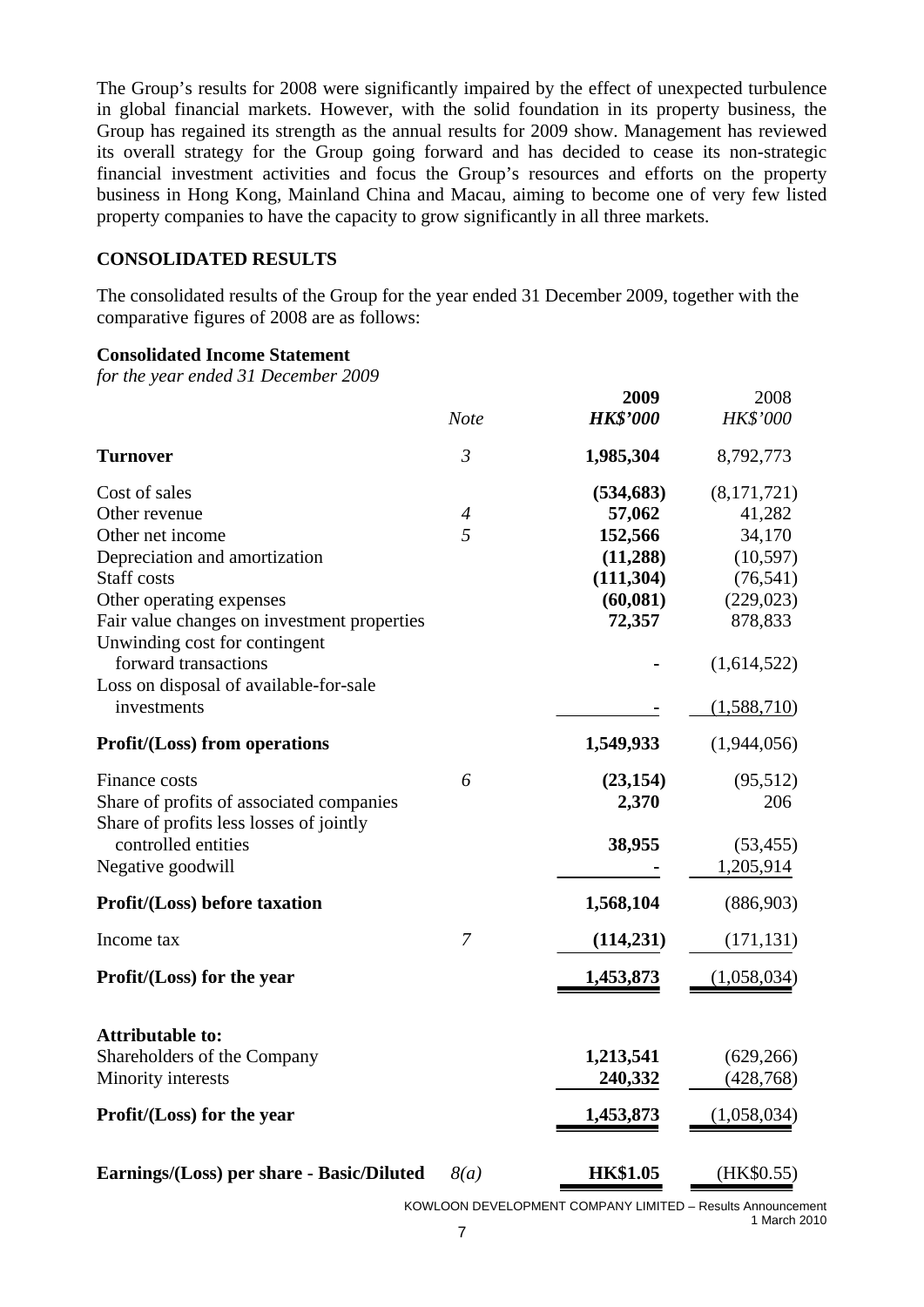#### **Consolidated Statement of Comprehensive Income**

*for the year ended 31 December 2009* 

|                                                                                         | 2009<br><b>HK\$'000</b> | 2008<br>HK\$'000         |
|-----------------------------------------------------------------------------------------|-------------------------|--------------------------|
| Profit/(Loss) for the year                                                              | 1,453,873               | (1,058,034)              |
| Other comprehensive income for the year                                                 |                         |                          |
| Exchange differences on translation of<br>accounts of overseas subsidiaries             | 3,495                   | 149,360                  |
| Realization of exchange differences upon disposal of<br>interest in a subsidiary        | (21,520)                |                          |
| Changes in fair value of available-for-sale investments                                 | (6,585)                 | (1,625,213)              |
| Changes in fair value of interests in property<br>development                           | (134, 112)              | 768,437                  |
| Impairment loss on available-for-sale investments                                       | 9,078                   |                          |
| Transfer to income statement upon disposal of<br>available-for-sale investments         |                         | 1,588,710                |
| Transfer to income statement upon recognition from<br>interests in property development | (751, 168)              | (506,760)                |
| Share of other comprehensive income of<br>jointly controlled entities and               |                         |                          |
| associated companies                                                                    | 538                     | 38,528                   |
|                                                                                         | (900, 274)              | 413,062                  |
| Total comprehensive income for the year                                                 | 553,599                 | (644, 972)               |
| <b>Attributable to:</b>                                                                 |                         |                          |
| Shareholders of the Company<br>Minority interests                                       | 579,792<br>(26, 193)    | (321, 633)<br>(323, 339) |
| Total comprehensive income for the year                                                 | 553,599                 | (644, 972)               |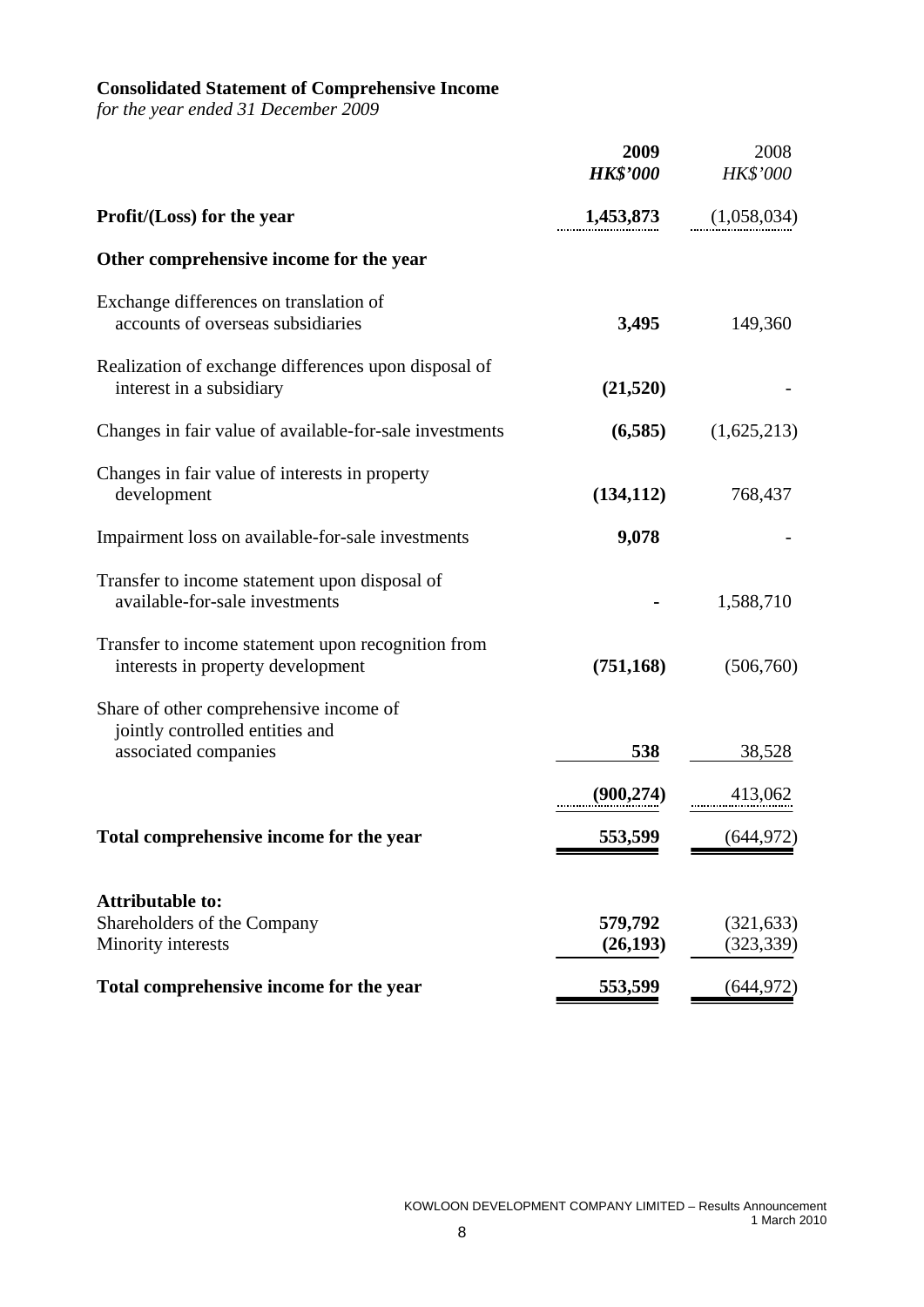# **Consolidated Balance Sheet**

*at 31 December 2009* 

|                                              |             |                 | 2009            | 2008       |                 |
|----------------------------------------------|-------------|-----------------|-----------------|------------|-----------------|
|                                              | <b>Note</b> | <b>HK\$'000</b> | <b>HK\$'000</b> | HK\$'000   | <b>HK\$'000</b> |
| <b>Non-current assets</b>                    |             |                 |                 |            |                 |
| Fixed assets                                 |             |                 |                 |            |                 |
| - Investment properties                      |             |                 | 6,108,010       |            | 6,027,990       |
| - Leasehold land held for own use            |             |                 | 239,431         |            | 245,961         |
| - Other property, plant and equipment        |             |                 | 38,616          |            | 41,725          |
|                                              |             |                 | 6,386,057       |            | 6,315,676       |
| Interests in property development            |             |                 | 10,116,880      |            | 10,251,062      |
| Interest in jointly controlled entities      |             |                 | 1,280,826       |            | 1,241,043       |
| Interest in associated companies             |             |                 | 1,286,726       |            | 7,584           |
| Financial investments                        |             |                 | 27,096          |            | 33,681          |
| Loans and advances                           |             |                 | 9,338           |            | 14,085          |
| Deferred tax assets                          |             |                 | 30,266          |            | 31,711          |
|                                              |             |                 | 19,137,189      |            | 17,894,842      |
| <b>Current assets</b>                        |             |                 |                 |            |                 |
| Inventories                                  |             | 7,067,026       |                 | 5,854,969  |                 |
| Interests in property development            |             |                 |                 | 1,601,329  |                 |
| Trade and other receivables                  | 10          | 169,622         |                 | 2,196,512  |                 |
| Loans and advances                           |             | 31,322          |                 | 42,407     |                 |
| Amounts due from jointly controlled entities |             | 210,822         |                 | 997,314    |                 |
| Derivative financial instrument              | 11          | 7,800           |                 |            |                 |
| Financial investments                        |             | 80,016          |                 | 202,176    |                 |
| Time deposits (pledged)                      |             | 15,000          |                 | 18,810     |                 |
| Cash and cash equivalents                    |             | 575,237         |                 | 967,499    |                 |
|                                              |             | 8,156,845       |                 | 11,881,016 |                 |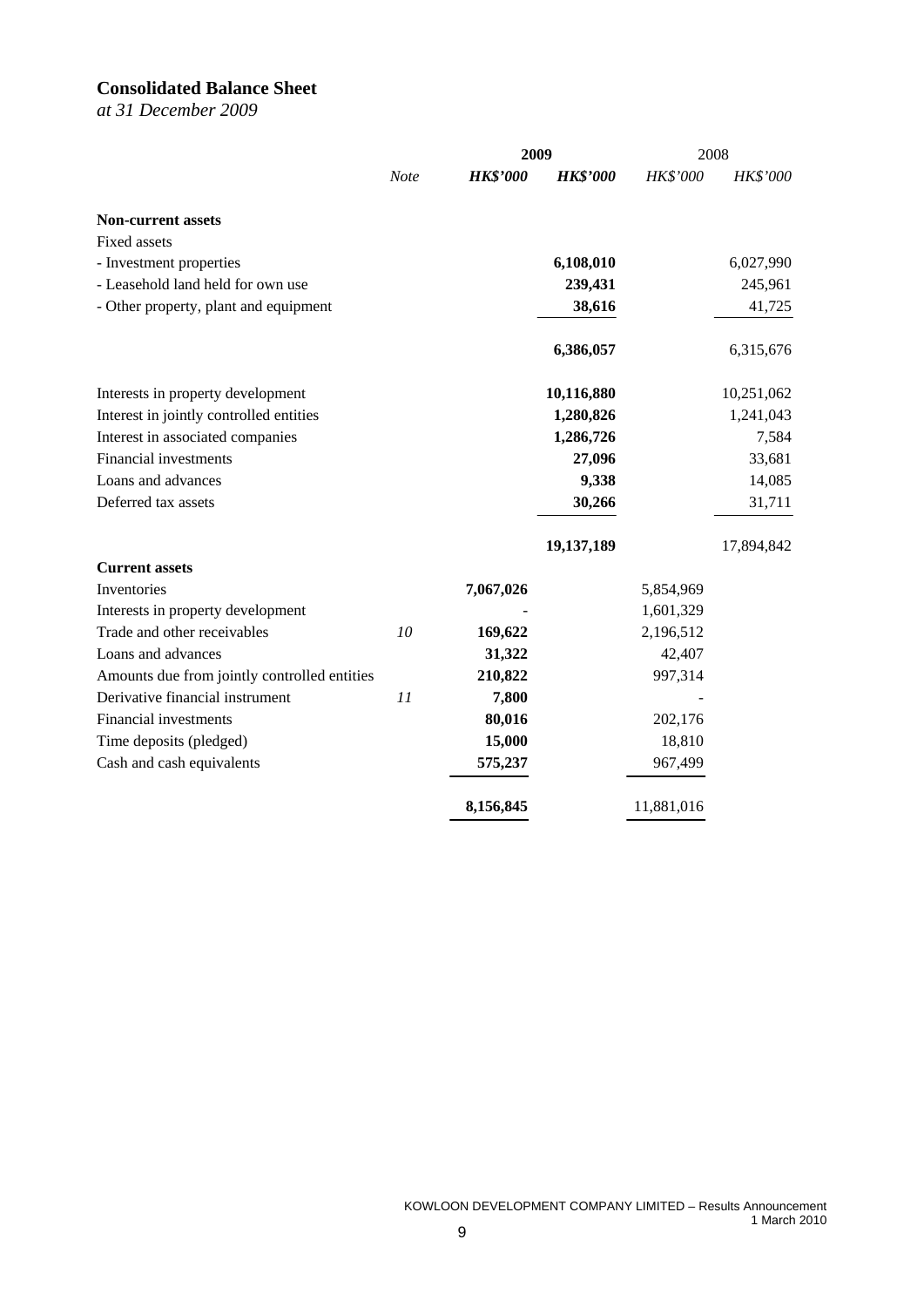|                                              |             |                 | 2009            | 2008      |            |
|----------------------------------------------|-------------|-----------------|-----------------|-----------|------------|
|                                              | <b>Note</b> | <b>HK\$'000</b> | <b>HK\$'000</b> | HK\$'000  | HK\$'000   |
| <b>Current liabilities</b>                   |             |                 |                 |           |            |
| Trade and other payables                     | 12          | 1,061,330       |                 | 2,676,052 |            |
| Amount payable to ultimate holding company   |             | 766,506         |                 | 1,380     |            |
| Amounts due to minority shareholders         |             |                 |                 | 461,158   |            |
| Derivative financial instruments             |             |                 |                 | 45,526    |            |
| <b>Bank</b> loans                            |             | 3,117,500       |                 | 1,166,000 |            |
| Current taxation                             |             | 274,121         |                 | 398,870   |            |
|                                              |             | 5,219,457       |                 | 4,748,986 |            |
| <b>Net current assets</b>                    |             |                 | 2,937,388       |           | 7,132,030  |
| <b>Total assets less current liabilities</b> |             |                 | 22,074,577      |           | 25,026,872 |
| <b>Non-current liabilities</b>               |             |                 |                 |           |            |
| Loan from ultimate holding company           |             | 1,200,559       |                 | 2,473,789 |            |
| Amount payable to ultimate holding company   |             | 566,374         |                 | 686,497   |            |
| <b>Bank loans</b>                            |             | 150,000         |                 | 1,862,000 |            |
| Deferred tax liabilities                     |             | 1,071,264       |                 | 900,145   |            |
|                                              |             |                 | 2,988,197       |           | 5,922,431  |
| <b>NET ASSETS</b>                            |             |                 | 19,086,380      |           | 19,104,441 |
| <b>CAPITAL AND RESERVES</b>                  |             |                 |                 |           |            |
| Share capital                                |             |                 | 115,068         |           | 115,068    |
| Reserves                                     |             |                 | 16,019,126      |           | 15,899,606 |
| Total equity attributable to                 |             |                 |                 |           |            |
| shareholders of the Company                  |             |                 | 16,134,194      |           | 16,014,674 |
| Minority interersts                          |             |                 | 2,952,186       |           | 3,089,767  |
| <b>TOTAL EQUITY</b>                          |             |                 | 19,086,380      |           | 19,104,441 |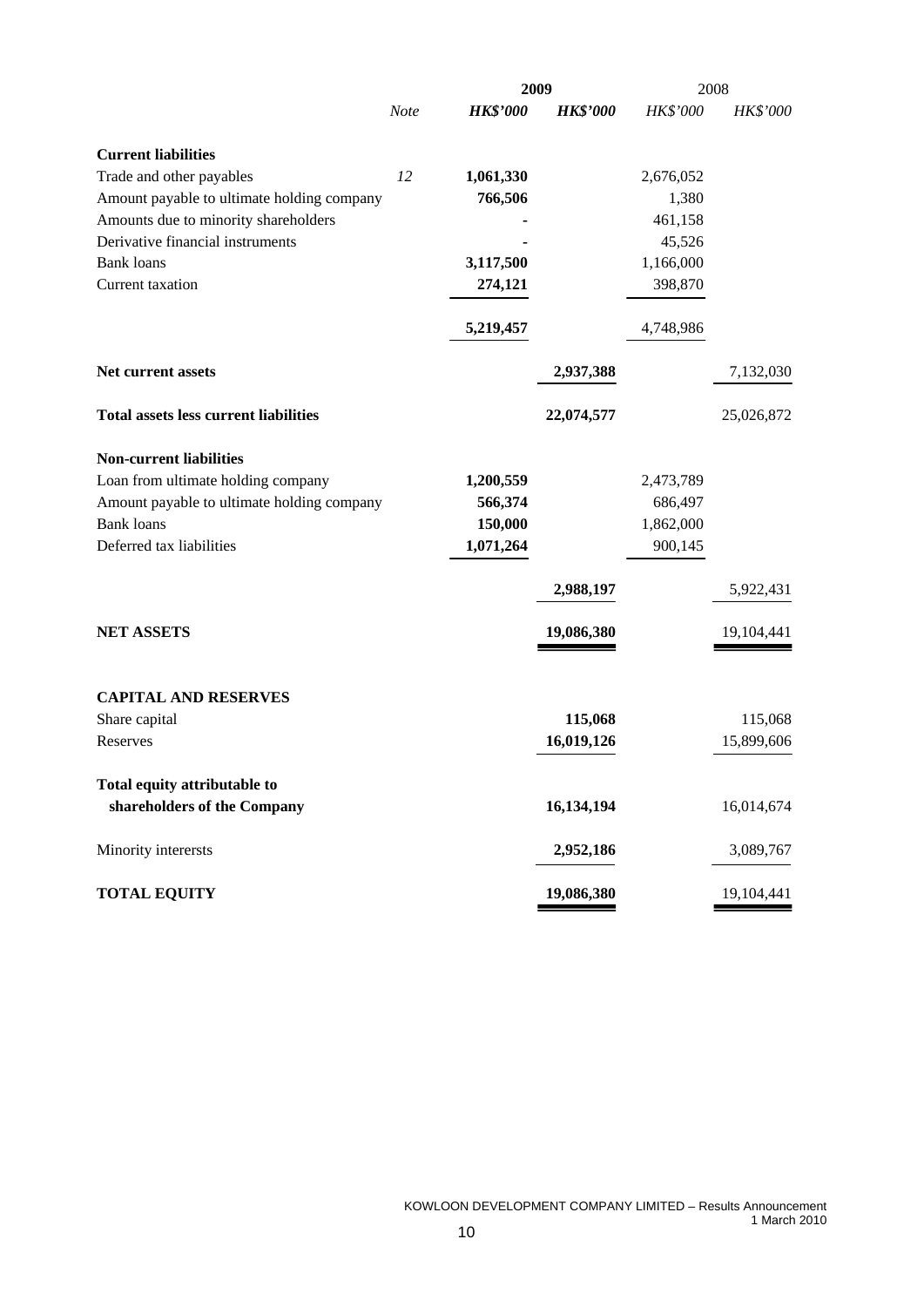#### *Notes*

## **1 Basis of preparation**

These accounts have been prepared in accordance with all applicable Hong Kong Financial Reporting Standards ("HKFRSs"), which collective term includes all applicable individual Hong Kong Financial Reporting Standards, Hong Kong Accounting Standards ("HKASs") and Interpretations issued by the Hong Kong Institute of Certified Public Accountants ("HKICPA"), accounting principles generally accepted in Hong Kong and the requirements of the Hong Kong Companies Ordinance. These accounts also comply with the applicable disclosure provisions of the Rules Governing the Listing of Securities on The Stock Exchange of Hong Kong Limited ("the Listing Rules").

The HKICPA has issued a number of new and revised HKFRSs that are first effective for the current accounting period of the Group. The adoption of these new and revised HKFRSs has no material impact on the results and financial position of the Group. Except as described in Note 2, the accounts have been prepared on a basis consistent with the accounting policies adopted in the prior year accounts.

#### **2 Changes in accounting policies**

HKFRS 8, "Operating segments", requires segment disclosure to be based on the way that the Group's top management regards and manages the Group, with the amounts reported for each reportable segment being the measures reported to the Group's top management for the purposes of assessing segment performance and making decisions about operating matters. This contrasts with the presentation of segment information in prior years which was based on a disaggregation of the Group's accounts into segments based on related products and services and on geographical areas. The adoption of HKFRS 8 has resulted in the presentation of segment information in a manner that is more consistent with internal reporting provided to the Group's top management, and has resulted in amended disclosure being presented. Corresponding amounts have been provided on a basis consistent with the revised segment information.

As a result of the adoption of HKAS 1 (revised 2007), "Presentation of financial statements", details of changes in equity during the period arising from transactions with shareholders of the Company in their capacity as such have been presented separately from all other income and expenses in a revised consolidated statement of changes in equity. All other items of income and expenses are presented in the consolidated income statement, if they are recognized as part of profit or loss for the period, or otherwise in a new primary statement, the consolidated statement of comprehensive income. Corresponding amounts have been restated to conform to the new presentation.

As a result of the adoption of the amendments to HKFRS 7, "Financial instruments : Disclosures improving disclosures about financial instruments", the accounts include expanded disclosures about the fair value measurement of the Group's financial instruments, categorizing these fair value measurements into a three-level fair value hierarchy according to the extent to which they are based on observable market data. The Group has taken advantage of the transitional provisions set out in the amendments to HKFRS 7, under which comparative information for the newly required disclosures about the fair value measurements of financial instruments has not been provided.

As a result of amendments to HKAS 40, "Investment property", investment property which is under construction will be carried at fair value at the earlier of when the fair value first becomes reliably measurable and the date of completion of the property. Any gain or loss will be recognized in profit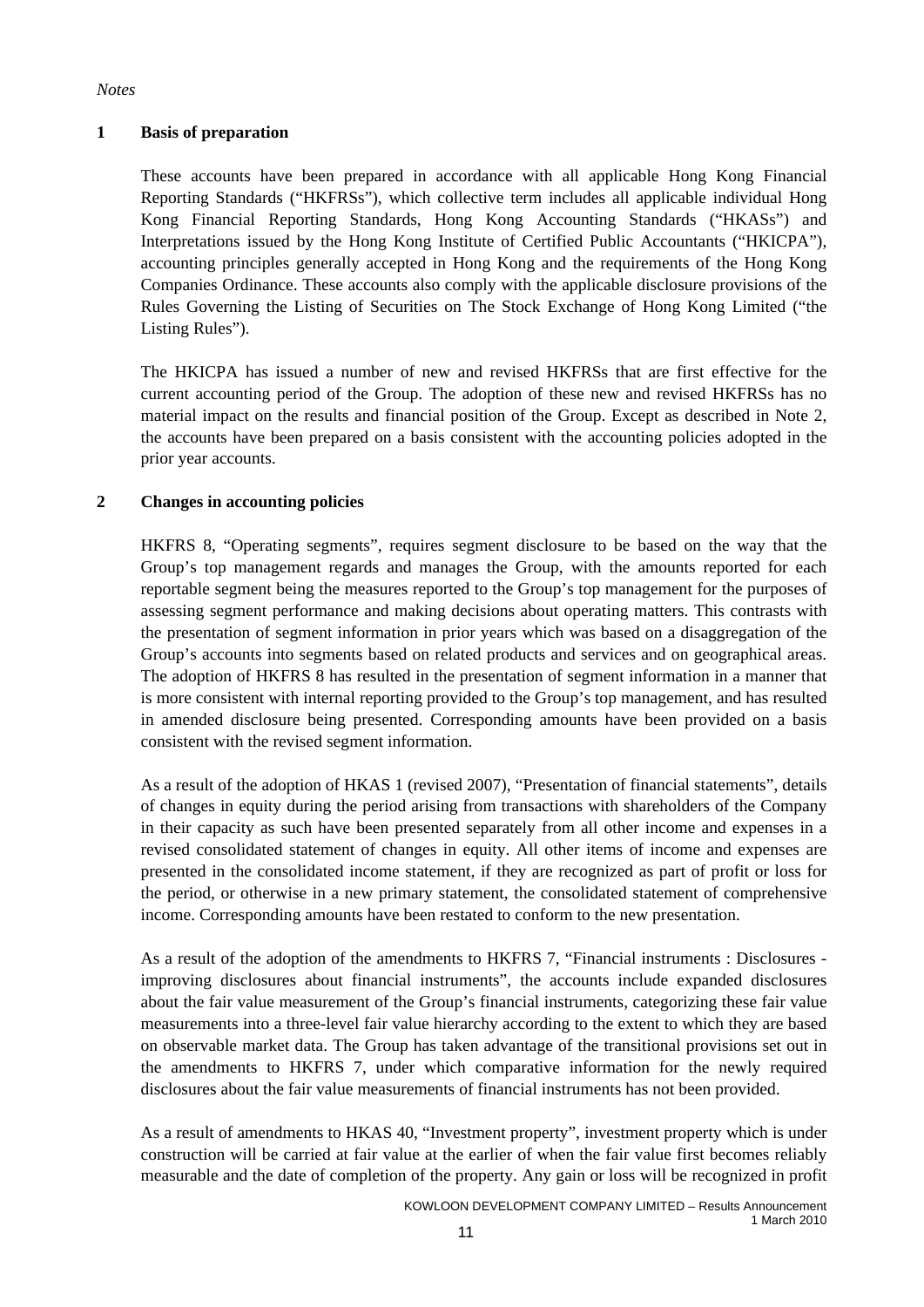or loss, consistent with the policy adopted for all other investment properties carried at fair value. Previously such property was carried at cost until the construction was completed, at which time it was fair valued with any gain or loss being recognized in profit or loss. This change in policy has no impact on net assets or profit or loss for any of the periods presented.

The amendments to HKAS 27, "Consolidated and separate financial statements - cost of an investment in a subsidiary, jointly controlled entity or associate", have removed the requirement that dividends out of pre-acquisition profits should be recognized as a reduction in the carrying amount of the investment in the investee, rather than as income. As a result, as from 1 January 2009 all dividends receivable from subsidiaries, associated companies and jointly controlled entities, whether out of pre- or post-acquisition profits, will be recognized in the Company's profit or loss and the carrying amount of the investment in the investee will not be reduced unless that carrying amount is assessed to be impaired as a result of the investee declaring the dividend. In such cases, in addition to recognizing dividend income in profit or loss, the Company would recognize an impairment loss. In accordance with the transitional provisions in the amendment, this new policy will be applied prospectively to any dividends receivable in the current or future periods and previous periods have not been restated.

The Group has not applied any new standard or interpretation that is not yet effective for the current account period.

#### **3 Segment reporting**

The Group manages its business by a mixture of both business lines and geography. On adoption of HKFRS 8, "Operating segments", and in a manner consistent with the way in which information is reported internally to the Group's top management for the purposes of assessing segment performance and allocating resources between segments, the Group has identified the following six reportable segments.

- Property development segment (Hong Kong/Macau/Mainland China): the development and sales of properties. Given the importance of property development division to the Group, the Group's property development business is segregated further into three reportable segments on a geographical basis.
- Property investment segment: the leasing of properties to generate rental income and to gain from the appreciation in the properties' values in the long term.
- Finance and investments segment: the financial investments and the provision of finance services.
- Other businesses segment: mainly includes income from the sale of ice and the provision of cold storage services and treasury operations.

Turnover comprises mainly rental income from properties, gross proceeds from sales of properties and held for trading investments, income from interests in property development, dividend and interest income.

Reporting segment profit represents profit before tax by excluding fair value changes on investment properties, finance costs, exceptional items and head office and corporate income/expenses.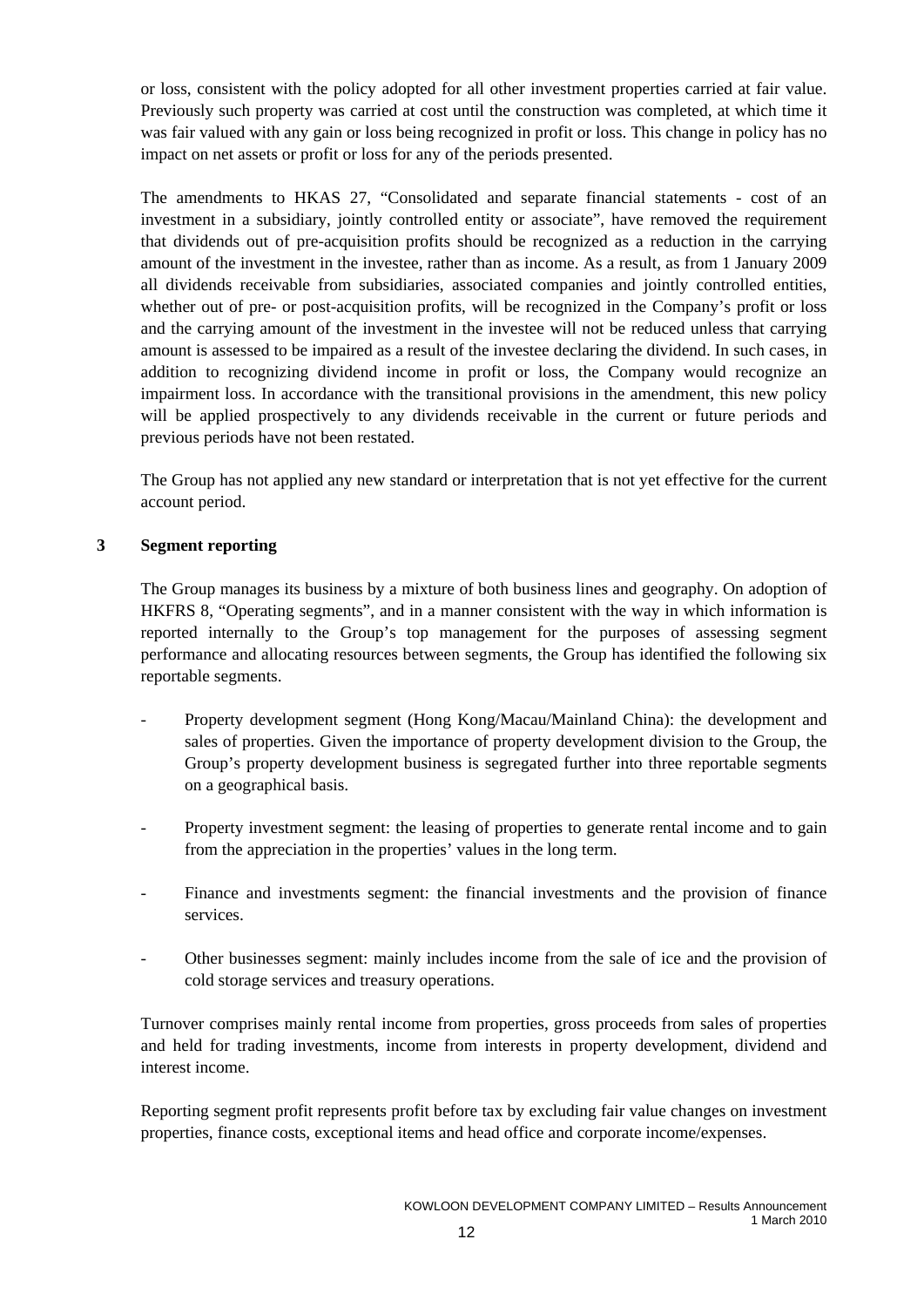Segment assets include all tangible, intangible assets and current assets with the exception of deferred tax assets and other corporate assets.

#### **(a) Segment results and assets**

Information regarding the Group's reportable segments as provided to the Group's top management for the purposes of resource allocation and assessment of segment performance for the year is set out below.

|                                                                                                |                                 |                                     |                                 | 2009                                        |                                                  |                                                      |                                  |
|------------------------------------------------------------------------------------------------|---------------------------------|-------------------------------------|---------------------------------|---------------------------------------------|--------------------------------------------------|------------------------------------------------------|----------------------------------|
|                                                                                                |                                 |                                     | <b>Property development</b>     |                                             |                                                  |                                                      |                                  |
|                                                                                                | Consolidated<br><b>HK\$'000</b> | <b>Hong Kong</b><br><b>HK\$'000</b> | <b>Macau</b><br><b>HK\$'000</b> | <b>Mainland</b><br>China<br><b>HK\$'000</b> | <b>Property</b><br>investment<br><b>HK\$'000</b> | <b>Finance and</b><br>investments<br><b>HK\$'000</b> | <b>Others</b><br><b>HK\$'000</b> |
| Turnover                                                                                       | 1,985,304                       | 529,620                             | 761,637                         |                                             | 272,217                                          | 367,224                                              | 54,606                           |
| Reportable<br>segment profit<br>Other revenue<br>Other net income                              | 1,497,313<br>46,859<br>68,944   | 304,738                             | 749,856                         | 30,707                                      | 280,092                                          | 118,653                                              | 13,267                           |
| Fair value changes on<br>investment properties<br>Share of fair value<br>changes on investment | 72,357                          |                                     |                                 |                                             | 72,357                                           |                                                      |                                  |
| properties of a jointly<br>controlled entity<br>Head office and                                | (12, 480)                       |                                     |                                 |                                             | (12, 480)                                        |                                                      |                                  |
| corporate expenses<br>Finance costs                                                            | (81,735)<br>(23, 154)           |                                     |                                 |                                             |                                                  |                                                      |                                  |
| Profit before taxation                                                                         | 1,568,104                       |                                     |                                 |                                             |                                                  |                                                      |                                  |
| Share of profits of<br>associated companies<br>Share of profits less<br>losses of jointly      | 2,370                           |                                     |                                 |                                             |                                                  |                                                      | 2,370                            |
| controlled entities                                                                            | 38,955                          |                                     |                                 | 34,254                                      | 4,701                                            |                                                      |                                  |
| Interest income                                                                                | 19,721                          |                                     |                                 |                                             |                                                  | 19,324                                               | 397                              |
| Depreciation and                                                                               |                                 |                                     |                                 |                                             |                                                  |                                                      |                                  |
| amortization<br>Impairment loss on<br>inventories                                              | (11, 485)                       |                                     |                                 |                                             |                                                  |                                                      | (11, 485)                        |
| written back<br>Fair value changes on<br>held for trading listed                               | 12,170                          | 12,170                              |                                 |                                             |                                                  |                                                      |                                  |
| investments<br>Fair value changes on                                                           | 38,096                          |                                     |                                 |                                             |                                                  | 38,096                                               |                                  |
| derivative financial<br>instruments                                                            | 45,526                          |                                     |                                 |                                             |                                                  | 45,526                                               |                                  |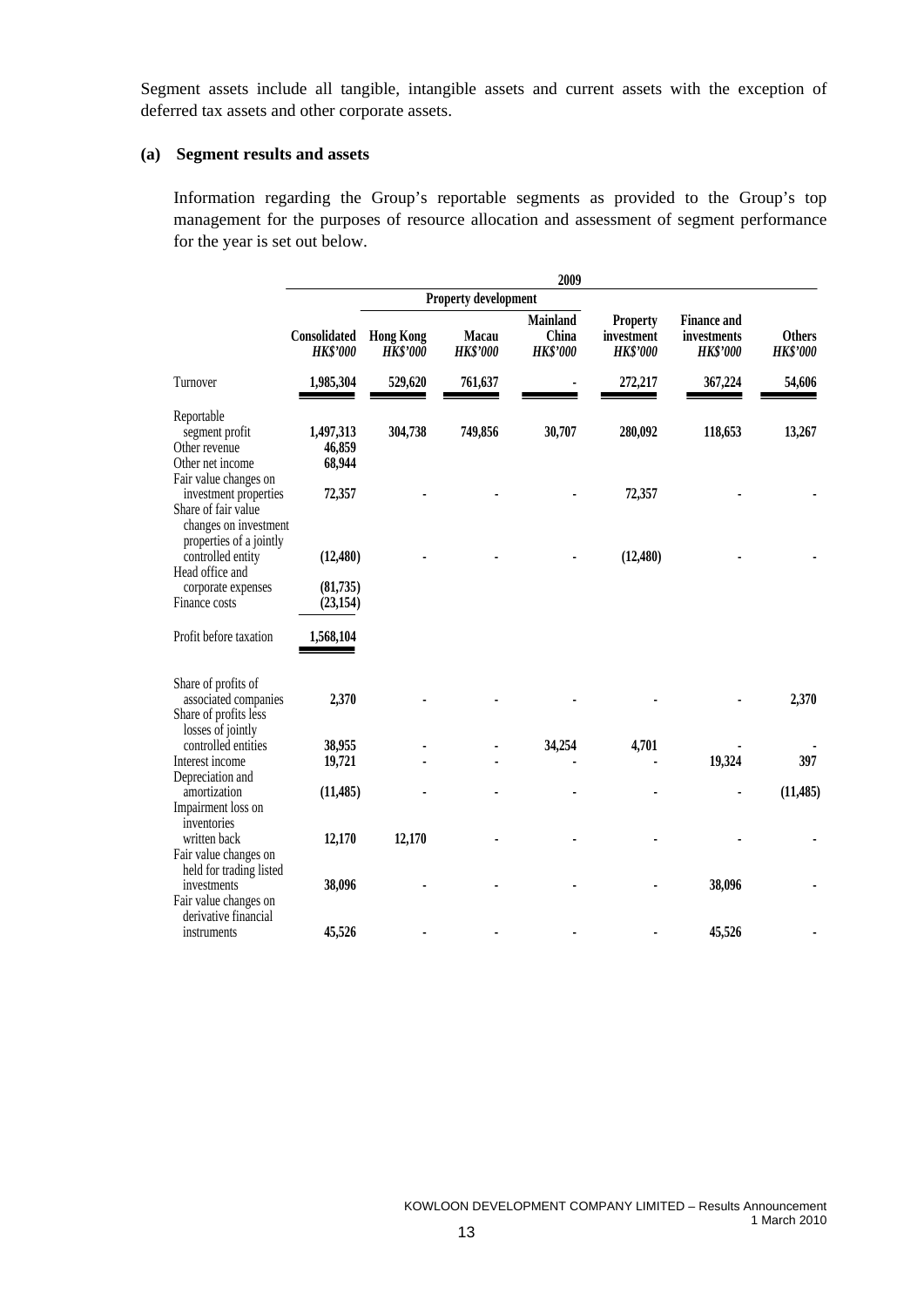# **(a) Segment results and assets** *(continued)*

|                                                                                                  |                          |                       |                      | 2008                          |                                    |                                        |                    |
|--------------------------------------------------------------------------------------------------|--------------------------|-----------------------|----------------------|-------------------------------|------------------------------------|----------------------------------------|--------------------|
|                                                                                                  |                          |                       | Property development |                               |                                    |                                        |                    |
|                                                                                                  | Consolidated<br>HK\$'000 | Hong Kong<br>HK\$'000 | Macau<br>HK\$'000    | Mainland<br>China<br>HK\$'000 | Property<br>investment<br>HK\$'000 | Finance and<br>investments<br>HK\$'000 | Others<br>HK\$'000 |
| Turnover                                                                                         | 8,792,773                | 497,583               | 533,678              |                               | 255,596                            | 7,446,119                              | 59,797             |
| Reportable segment profit<br>Fair value changes on                                               | 444,267                  | 193,325               | 498,676              | (14, 535)                     | 280,436                            | (526, 954)                             | 13,319             |
| investment properties<br>Share of fair value<br>changes on investment<br>properties of a jointly | 878,833                  |                       |                      |                               | 878,833                            |                                        |                    |
| controlled entity<br>Unwinding cost for<br>contingent forward                                    | (80,000)                 |                       |                      |                               | (80,000)                           |                                        |                    |
| transactions<br>Loss on disposal of<br>available-for-sale                                        | (1,614,522)              |                       |                      |                               |                                    | (1,614,522)                            |                    |
| investments                                                                                      | (1,588,710)              |                       |                      |                               |                                    | (1,588,710)                            |                    |
| Negative goodwill<br>Head office and                                                             | 1,205,914                |                       |                      |                               |                                    |                                        |                    |
| corporate expenses                                                                               | (37, 173)                |                       |                      |                               |                                    |                                        |                    |
| Finance costs                                                                                    | (95,512)                 |                       |                      |                               |                                    |                                        |                    |
| Loss before taxation                                                                             | (886,903)                |                       |                      |                               |                                    |                                        |                    |
| Share of profits of                                                                              |                          |                       |                      |                               |                                    |                                        |                    |
| associated companies<br>Share of profits less<br>losses of jointly                               | 206                      |                       |                      |                               |                                    |                                        | 206                |
| controlled entities                                                                              | (53, 455)                |                       |                      | (5,269)                       | (48, 186)                          |                                        |                    |
| Interest income                                                                                  | 37,389                   |                       |                      |                               |                                    | 22,359                                 | 15,030             |
| Depreciation and                                                                                 |                          |                       |                      |                               |                                    |                                        |                    |
| amortization                                                                                     | (10,695)                 |                       |                      |                               |                                    |                                        | (10,695)           |
| Impairment loss on                                                                               |                          |                       |                      |                               |                                    |                                        |                    |
| inventories                                                                                      | (179, 207)               | (166,940)             | (12, 267)            |                               |                                    |                                        |                    |
| Fair value changes on<br>held for trading listed                                                 |                          |                       |                      |                               |                                    |                                        |                    |
| investments                                                                                      | (96, 947)                |                       |                      |                               |                                    | (96, 947)                              |                    |
| Fair value changes on                                                                            |                          |                       |                      |                               |                                    |                                        |                    |
| derivative financial                                                                             |                          |                       |                      |                               |                                    |                                        |                    |
| instruments                                                                                      | 131,117                  |                       |                      |                               |                                    | 131,117                                |                    |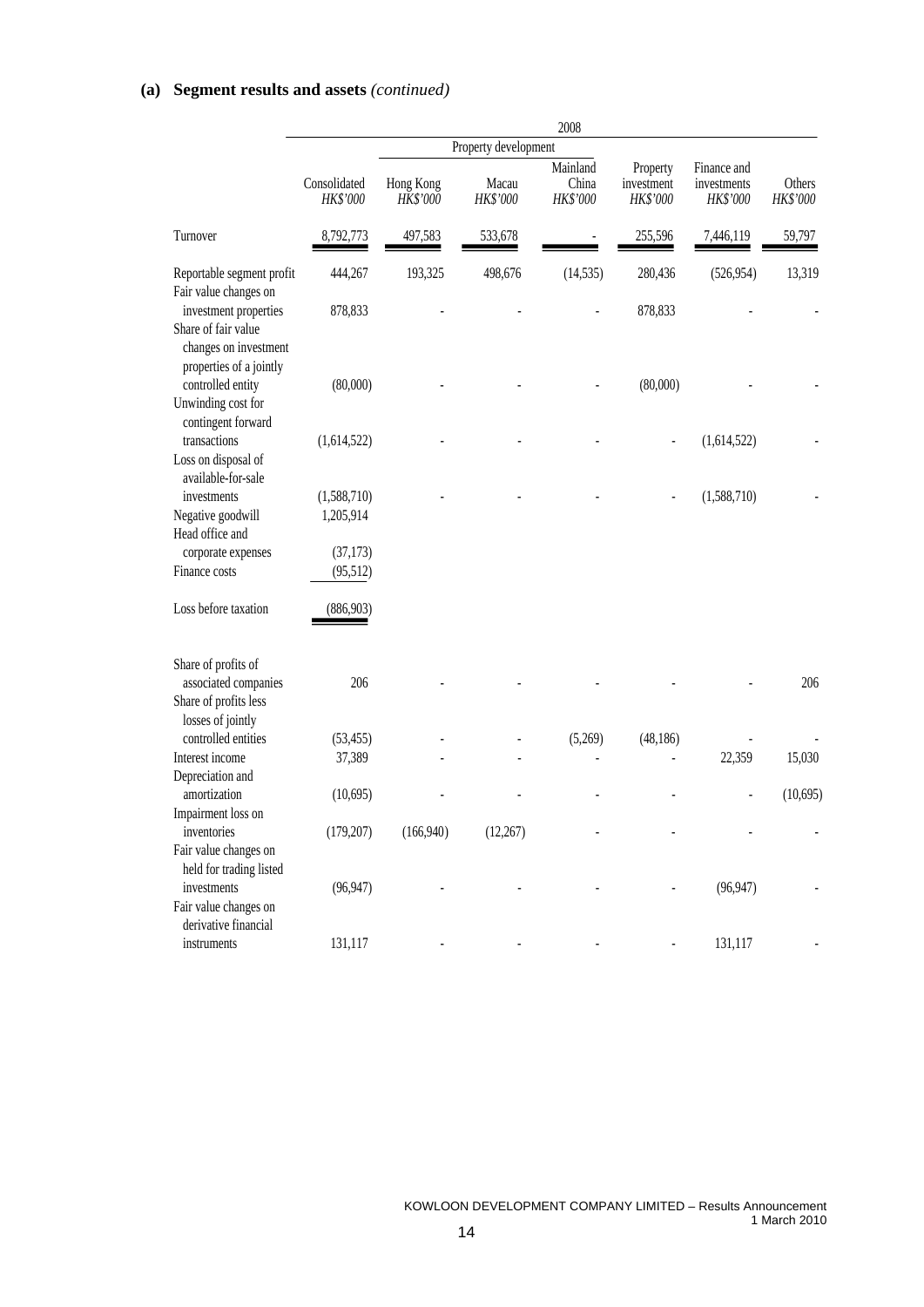# **(a) Segment results and assets** *(continued)*

|                                                                |                                        |                                     |                             | 2009                                        |                                                  |                                                      |                                  |
|----------------------------------------------------------------|----------------------------------------|-------------------------------------|-----------------------------|---------------------------------------------|--------------------------------------------------|------------------------------------------------------|----------------------------------|
|                                                                |                                        |                                     | <b>Property development</b> |                                             |                                                  |                                                      |                                  |
|                                                                | <b>Consolidated</b><br><b>HK\$'000</b> | <b>Hong Kong</b><br><b>HK\$'000</b> | Macau<br><b>HK\$'000</b>    | <b>Mainland</b><br>China<br><b>HK\$'000</b> | <b>Property</b><br>investment<br><b>HK\$'000</b> | <b>Finance and</b><br>investments<br><b>HK\$'000</b> | <b>Others</b><br><b>HK\$'000</b> |
| Reportable segment                                             |                                        |                                     |                             |                                             |                                                  |                                                      |                                  |
| assets                                                         | 26,651,857                             | 3,717,032                           | 10,932,417                  | 4,889,639                                   | 6,660,526                                        | 156,309                                              | 295,934                          |
| Deferred tax assets                                            | 30,266                                 |                                     |                             |                                             |                                                  |                                                      |                                  |
| Time deposit (pledged)                                         | 15,000                                 |                                     |                             |                                             |                                                  |                                                      |                                  |
| Cash and cash equivalents                                      | 575,237                                |                                     |                             |                                             |                                                  |                                                      |                                  |
| Head office and                                                |                                        |                                     |                             |                                             |                                                  |                                                      |                                  |
| corporate assets                                               | 21,674                                 |                                     |                             |                                             |                                                  |                                                      |                                  |
| Consolidated total assets                                      | 27,294,034                             |                                     |                             |                                             |                                                  |                                                      |                                  |
| Interest in associated<br>companies<br>Interest in and amounts | 1,286,726                              |                                     | ٠                           | 1,276,773                                   |                                                  |                                                      | 9,953                            |
|                                                                |                                        |                                     |                             |                                             |                                                  |                                                      |                                  |
| due from jointly<br>controlled entities                        | 1,491,648                              |                                     |                             | 946,729                                     | 544,919                                          |                                                      |                                  |

|                                                                |                                 |                              |                      | 2008                          |                                    |                                        |                    |
|----------------------------------------------------------------|---------------------------------|------------------------------|----------------------|-------------------------------|------------------------------------|----------------------------------------|--------------------|
|                                                                |                                 |                              | Property development |                               |                                    |                                        |                    |
|                                                                | Consolidated<br><b>HK\$'000</b> | Hong Kong<br><b>HK\$'000</b> | Macau<br>HK\$'000    | Mainland<br>China<br>HK\$'000 | Property<br>investment<br>HK\$'000 | Finance and<br>investments<br>HK\$'000 | Others<br>HK\$'000 |
| Reportable segment                                             |                                 |                              |                      |                               |                                    |                                        |                    |
| assets                                                         | 28,559,441                      | 3,577,944                    | 12,615,890           | 5,156,141                     | 6,596,184                          | 321,765                                | 291,517            |
| Deferred tax assets                                            | 31,711                          |                              |                      |                               |                                    |                                        |                    |
| Time deposit (pledged)                                         | 18,810                          |                              |                      |                               |                                    |                                        |                    |
| Cash and cash equivalents                                      | 967,499                         |                              |                      |                               |                                    |                                        |                    |
| Head office and<br>corporate assets                            | 198,397                         |                              |                      |                               |                                    |                                        |                    |
| Consolidated total assets                                      | 29,775,858                      |                              |                      |                               |                                    |                                        |                    |
| Interest in associated<br>companies<br>Interest in and amounts | 7,584                           |                              |                      |                               |                                    |                                        | 7,584              |
| due from jointly<br>controlled entities                        | 2,238,357                       |                              |                      | 1,676,828                     | 561,529                            |                                        |                    |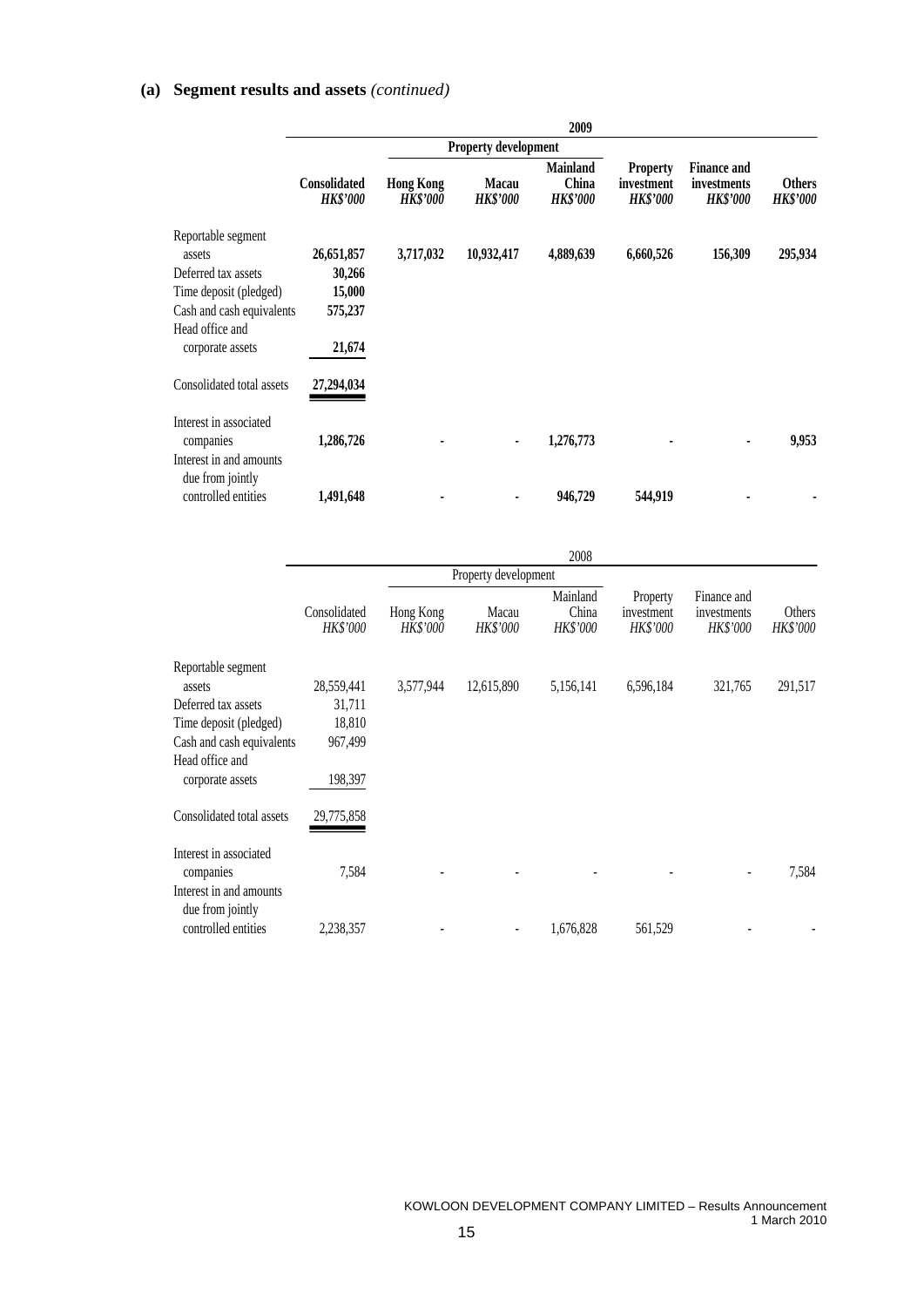#### **(b) Geographical information**

The following table sets out information about the geographical location of (i) the Group's revenue from external customers and (ii) the Group non-current assets other than financial instruments and deferred assets. The geographical location of customers is based on the location at which the services were provided or the goods delivered. The geographical location of non-current assets is based on the physical location of the asset, in case of interests in associated companies and jointly controlled entities, the location of operations.

|                     | <b>Revenue</b>  |           | <b>Non-current assets</b> |                 |  |
|---------------------|-----------------|-----------|---------------------------|-----------------|--|
|                     | 2009            | 2008      | 2009                      | 2008            |  |
|                     | <b>HK\$'000</b> | HK\$'000  | <b>HK\$'000</b>           | <b>HK\$'000</b> |  |
| Hong Kong           |                 |           |                           |                 |  |
| (place of domicile) | 1,198,251       | 8,056,266 | 6,309,121                 | 6,221,708       |  |
| Macau               | 765,334         | 533,810   | 456,368                   | 465,716         |  |
| Mainland China      | 14,637          | 12,358    | 2,188,120                 | 876,879         |  |
| North America       |                 | 179,808   |                           |                 |  |
| <b>Others</b>       | 7,082           | 10,531    |                           |                 |  |
|                     | 1,985,304       | 8,792,773 | 8,953,609                 | 7,564,303       |  |

In addition to the above non-current assets, the Group has interests in property development of HK\$10,116,880,000 (2008: HK\$10,251,062,000) in Macau.

#### **4 Other revenue**

In 2009, other revenue includes an aggregate amount of HK\$46,859,000 being the compensation and interest received upon the termination of the proposed acquisition of Shenzhen Properties & Resources Development (Group) Limited ("Shenzhen Properties") by the Company.

#### **5 Other net income**

In 2009, other net income represents fair value changes on held for trading listed investments of gain of HK\$38,096,000 (2008: loss of HK\$96,947,000), derivative financial instruments of gain of HK\$45,526,000 (2008: HK\$131,117,000) and net gain of HK\$68,944,000 (2008: HK\$Nil) in relation to the disposal of 12% interest of a subsidiary.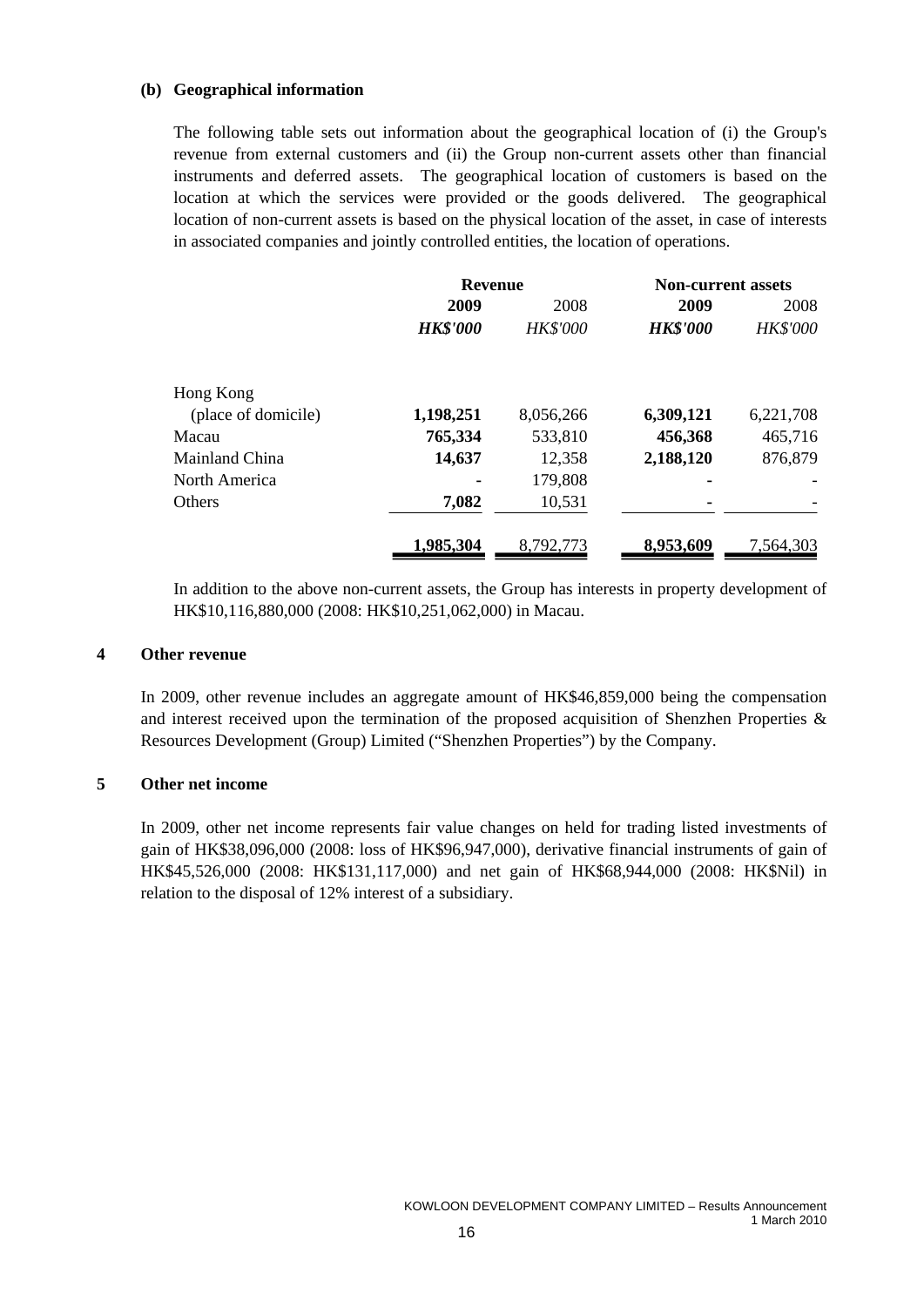#### **6 Finance costs**

|                                         | 2009<br><b>HK\$'000</b> | 2008<br>HK\$'000 |
|-----------------------------------------|-------------------------|------------------|
|                                         |                         |                  |
| Interest on bank loans and overdrafts   | 20,240                  | 66,142           |
| Interest on loan from/amount payable to |                         |                  |
| ultimate holding company                | 16,598                  | 61,054           |
| Less: Amount capitalized                | (13, 684)               | (31, 684)        |
|                                         | 23,154                  | 95,512           |
| 7<br><b>Income tax</b>                  |                         |                  |
|                                         | 2009                    | 2008             |
|                                         | <b>HK\$'000</b>         | HK\$'000         |
| Current tax - Hong Kong                 | 77,522                  | 88,312           |
| - Overseas                              | 17,952                  | 1,298            |
|                                         | 95,474                  | 89,610           |
| <b>Deferred tax</b>                     | 18,757                  | 81,521           |
|                                         | 114,231                 | 171,131          |

The provision for Hong Kong profits tax for 2009 is calculated at 16.5% (2008: 16.5%) of the estimated assessable profits for the year. Tax levied in jurisdictions outside Hong Kong rates of taxation is charged at the appropriate current ruling in relevant jurisdictions.

#### **8 Earnings/(Loss) per share**

- (a) The calculation of basic earnings/(loss) per share is based on the profit attributable to shareholders of the Company of HK\$1,213,541,000 (2008: loss of HK\$629,266,000) and weighted average number of shares in issue during the year of 1,150,681,275 (2008: 1,150,681,275).
- (b) There are no dilutive potential shares in existence during the years ended 31 December 2009 and 2008.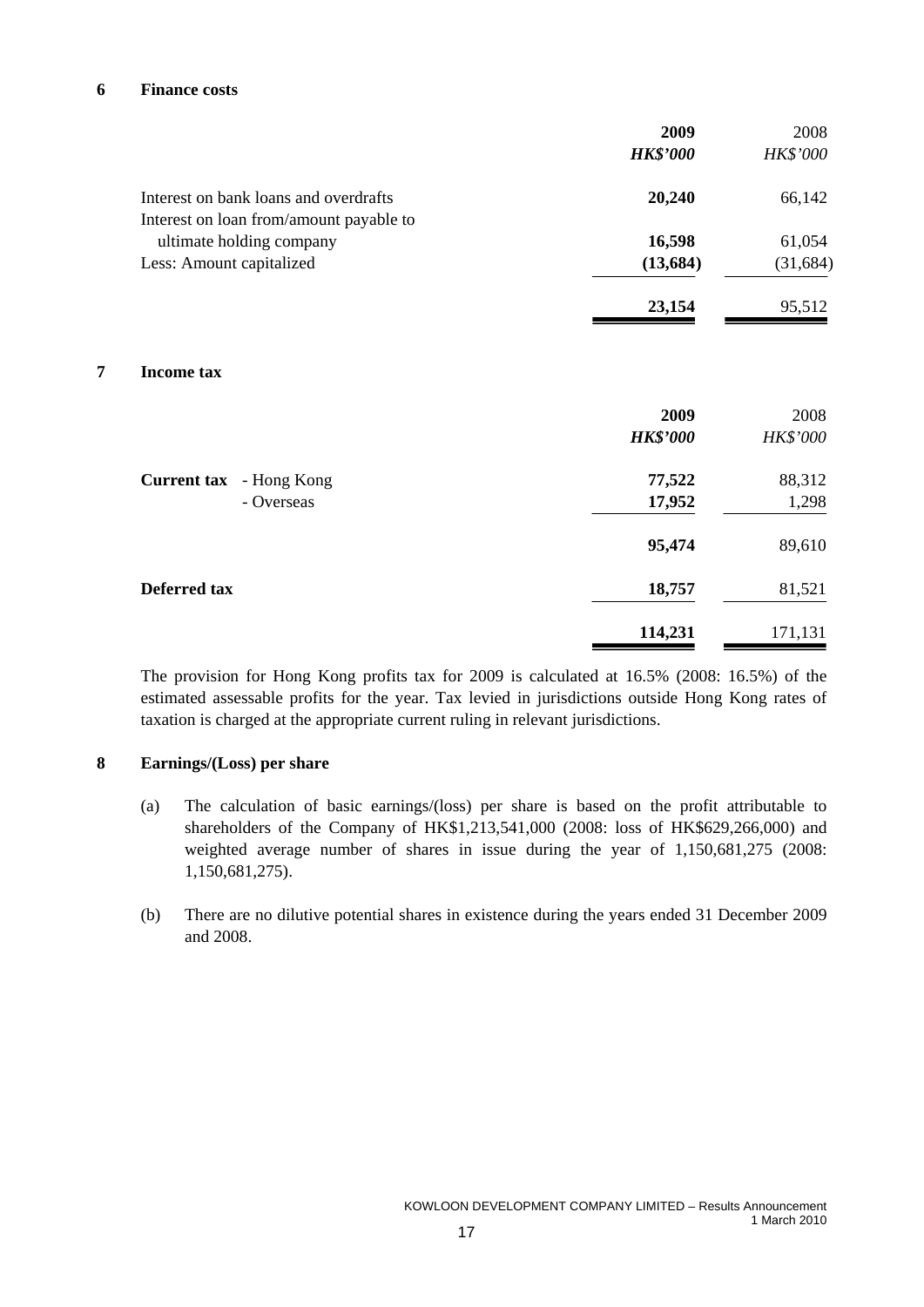|                                                      | 2009<br><b>HK\$'000</b> | 2008<br><b>HK\$'000</b> |
|------------------------------------------------------|-------------------------|-------------------------|
| Interim dividend declared and paid of HK\$0.20       |                         |                         |
| (2008: HK\$0.19) per share                           | 230,136                 | 218,629                 |
| Final dividend proposed after the balance sheet date |                         |                         |
| of HK\$0.32 (2008: HK\$0.20) per share               | 368,218                 | 230,136                 |
|                                                      |                         |                         |
|                                                      | 598,354                 | 448.765                 |

The final dividend declared after the year end has not been recognized as a liability at 31 December.

#### **10 Trade and other receivables**

Included in this item are trade receivables (net of impairment losses for bad and doubtful debts) with an ageing analysis as follows:

| 2009            | 2008      |
|-----------------|-----------|
| <b>HK\$'000</b> | HK\$'000  |
| 59,614<br>      | 188,449   |
| 6,032           | 3,414     |
| 351             | 624       |
| 7,399           | 8,597     |
| 13,782          | 12,635    |
| 73,396          | 201,084   |
| 6,691           | 4,185     |
| 89,535          | 1,991,243 |
| 169,622         | 2,196,512 |
|                 |           |

As at 31 December 2008, prepayments of the Group of an amount of HK\$225,743,000 represented the deposit paid for the acquisition of approximately 70.3% of the issued shares of Shenzhen Properties. During the year, an agreement was signed between the Group and the relevant parties to discontinue the acquisition of Shenzhen Properties. Accordingly, the aforesaid deposit was returned from the vendor.

As at 31 December 2008, prepayments of the Group of an amount of approximately HK\$1,700,892,000 represented payments made for the acquisition of a composite property development site located in Tianjin of the Mainland China. 12% interest of the subsidiary holding the development property was disposed of in 2009 and such subsidiary became an associated company of the Group thereafter.

The Group maintains a defined credit policy. An ageing analysis of trade receivables is prepared on a regular basis and is closely monitored to minimize any credit risk associated with receivables.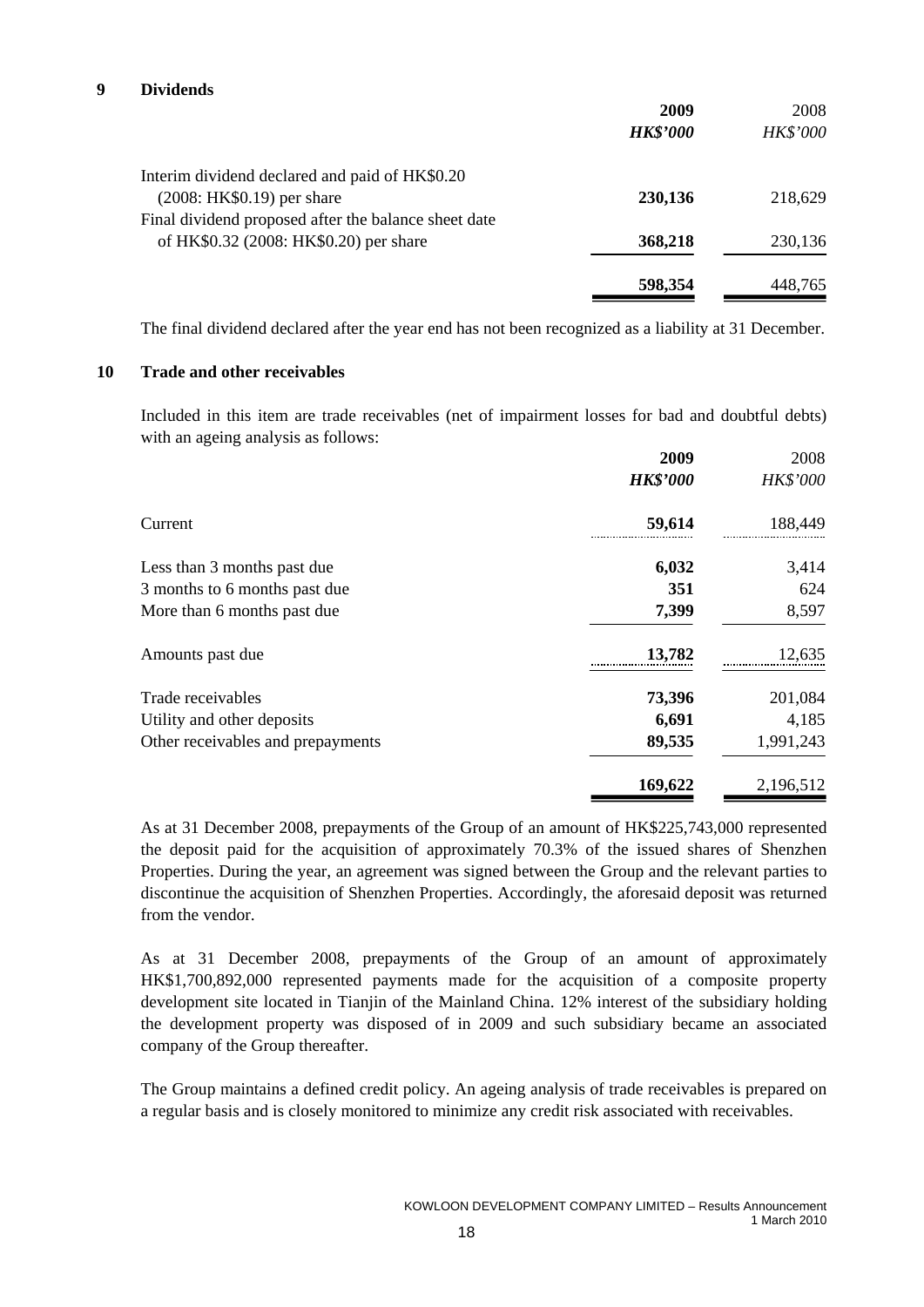#### **11 Derivative financial instrument**

The carrying value of the asset arising from derivative financial instrument as at 31 December 2009 represented the fair value of a deed of call option entered into by the Group and an independent third party (the "Seller") on 7 December 2009. Pursuant to the deed, the Group has an irrevocable option to acquire from the Seller (i) all of the issued share capital of a company principally engaged in the production of oil from hydrocarbon deposits in Kazakhstan (the "Targeted Company") and (ii) the debt owed by the Targeted Company to the Seller at a cash consideration of US\$139,600,000. The option may be exercised at the discretion of the Group at any time within four months from the date of the deed.

#### **12 Trade and other payables**

Included in this item are trade payables with an ageing analysis as follows:

|                                         | 2009            | 2008            |
|-----------------------------------------|-----------------|-----------------|
|                                         | <b>HK\$'000</b> | <b>HK\$'000</b> |
| Not yet due or on demand                | 152,783         | 85,372          |
| Within 3 months                         | 10,789          | 57,700          |
| 3 months to 6 months                    |                 | 27,624          |
| More than 6 months                      | 69,086          | 17,300          |
| Trade payables                          | 232,658         | 187,996         |
| Rental and other deposits               | 65,039          | 63,994          |
| Other payables and accrued expenses     | 174,160         | 1,937,367       |
| Deposits received on sale of properties | 589,473         | 486,695         |
|                                         | 1,061,330       | 2,676,052       |

As at 31 December 2008, other payables and accrued expenses of the Group included an amount of HK\$1,613,516,000 received from a subsidiary of Polytec Holdings International Limited in respect of the Group's interests in property development in Macau which was settled during the year.

## **13 Comparative figures**

As a result of the application of HKAS 1 (revised 2007), "Presentation of financial statements", and HKFRS 8, "Operating segments", certain comparative figures have been adjusted to conform to current year's presentation and to provide comparative amounts in respect of items disclosed for the first time in 2009.

## **FINANCIAL REVIEW**

## *Financial Resources and Bank Borrowings*

As at 31 December 2009, the Group had total bank borrowings of HK\$3,268 million with HK\$3,118 million repayable within one year and HK\$150 million repayable beyond one year. A substantial portion of the bank loans related to a 5-year term loan with maturity in early 2010.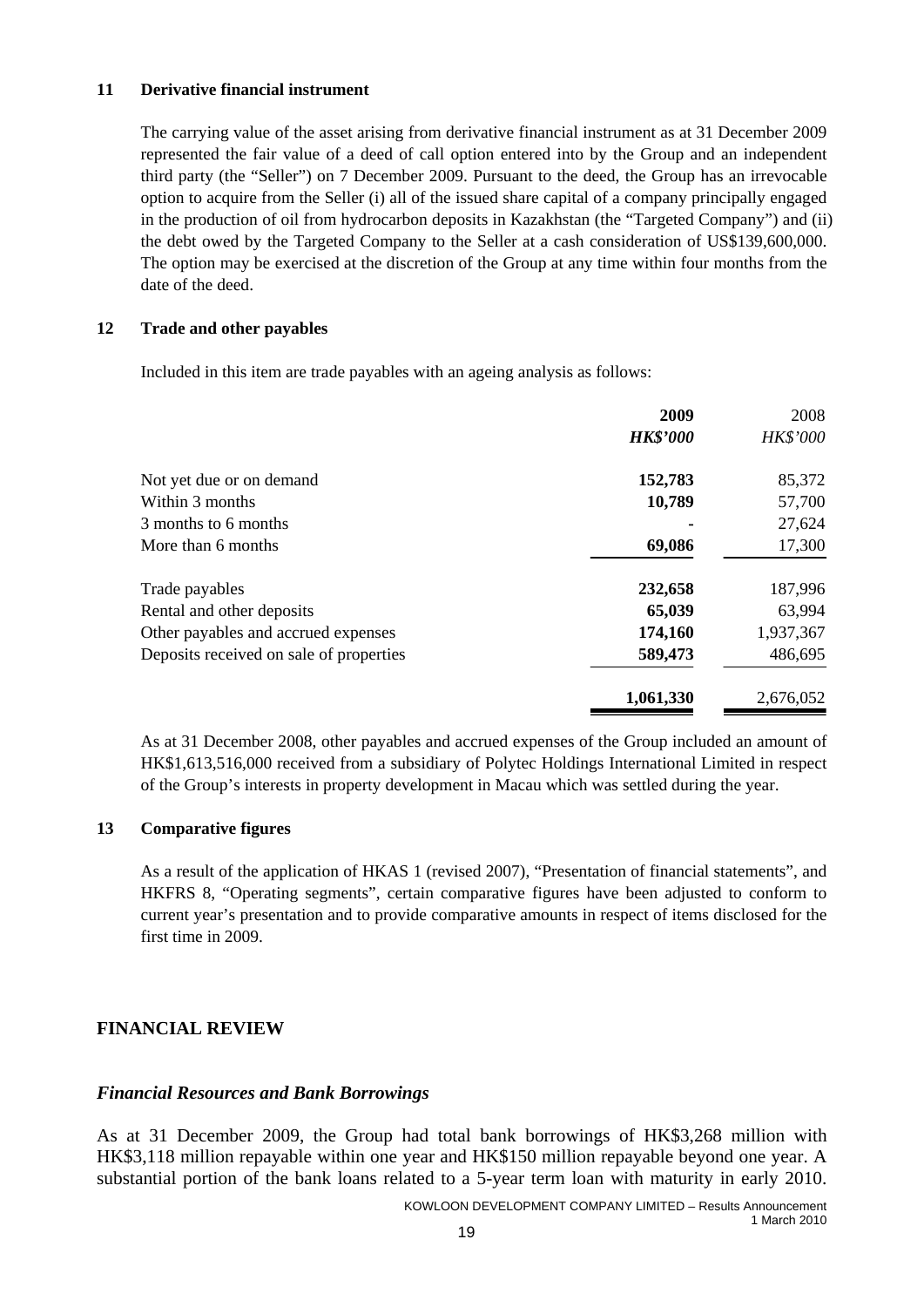Refinancing of the loan had been arranged subsequent to end-December 2009. The net borrowings position of the Group as at the year end date was HK\$2,693 million after taking into account cash and cash equivalents of HK\$575 million. There was an increase of HK\$632 million as compared with the net borrowings of HK\$2,061 million as at 31 December 2008. Loan from/amount payable to the ultimate holding company amounted to HK\$2,533 million as at year end 2009 (2008: HK\$3,160 million).

The Group's gearing ratio (calculated on the basis of net bank borrowings and payables to the ultimate holding company over equity attributable to shareholders of the Company) was 32.4% as at 31 December 2009 (2008: 32.6%).

During year 2009, the property sale of 31 Robinson Road generated a cash inflow of approximately HK\$710 million. Inflow of funds in connection with the Group's investment in Mainland China was approximately HK\$1,323 million. This related to the deposits refund upon termination of the proposed acquisition of Shenzhen Properties & Resources Development (Group) Limited, the disposal of 12% interest in Tianjin project and the return of funds from Foshan project which amounted to approximately HK\$250 million, HK\$308 million and HK\$765 million respectively.

Acquisition of property development projects amounted to approximately HK\$992 million in Hong Kong and Mainland China which included Mount East and Shenyang property acquired from ultimate holding company with total consideration of approximately HK\$857 million, HK\$767 million of which was settled by a promissory note which carried no interest and will mature in September 2010. The Group made a further investment of approximately HK\$446 million in Tianjin project during the year under review.

All the Group's borrowings are arranged on a floating rate basis. The Group will closely monitor and manage its exposure to interest rate fluctuations. When appropriate, the Group will consider engaging relevant hedging arrangements suitable for its financing structure.

The Group is exposed to exchange fluctuations on Renminbi with its investments in Mainland China. External borrowings in Renminbi together with revenue generated from the development projects in Mainland China will serve as a natural hedge against the exchange rate risk of Renminbi.

With the financing facilities in place, recurrent rental income from investment properties, cash inflow from presale/sale of the Group's development projects, and the financial support of the ultimate holding company, the Group has sufficient financial resources to satisfy its commitments and future funding requirements

## *Capital Commitments*

As at 31 December 2009, in connection to the Group's investment properties, the Group had commitments for construction work which amounted to HK\$128 million.

# *Pledge of Assets*

As at 31 December 2009, properties amounted to HK\$7,521 million and time deposits of HK\$15 million were pledged to financial institutions mainly to secure credit facilities extended to the Group.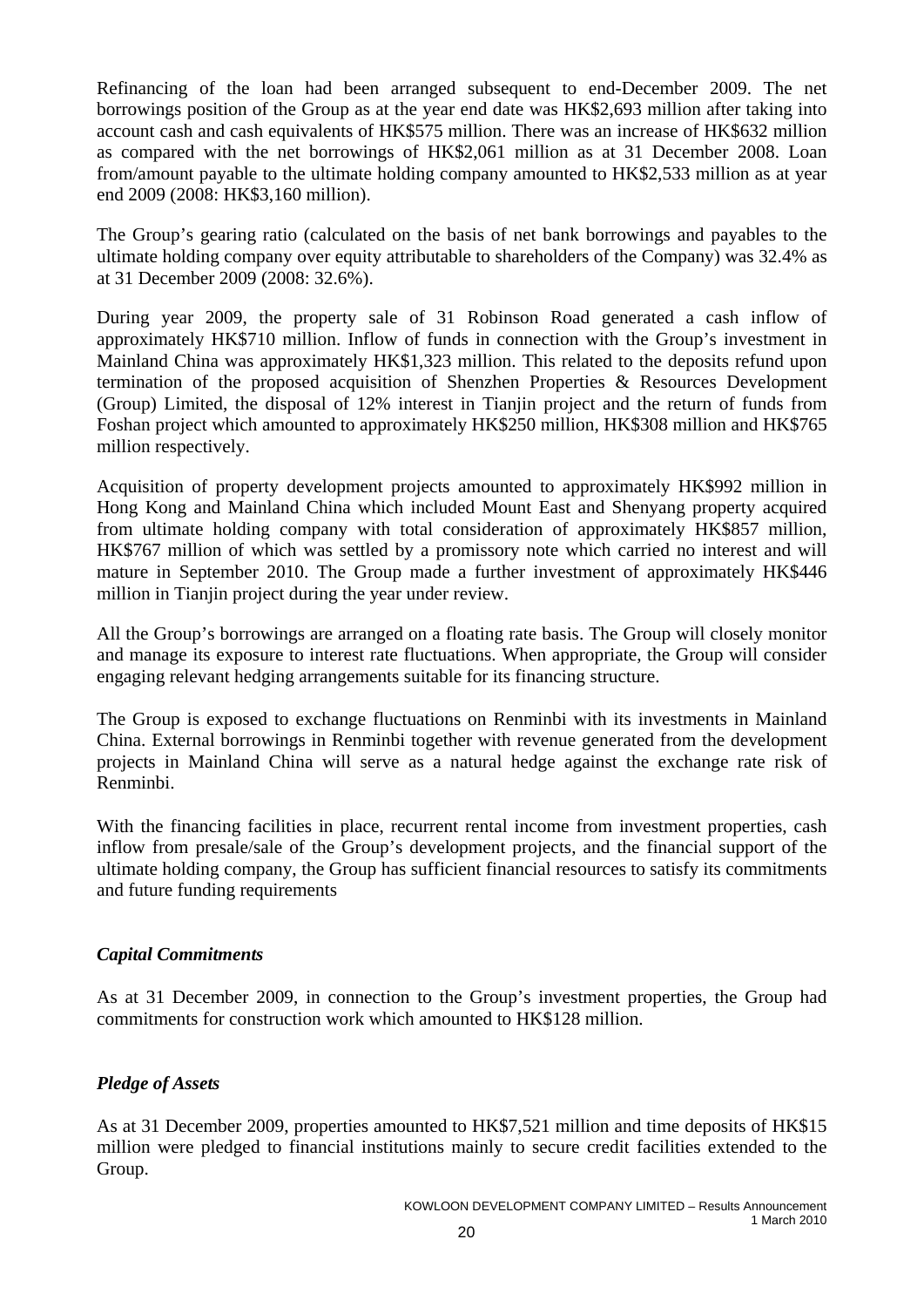## *Contingent Liabilities*

The Group had given three guarantees in respect of banking facilities granted to a jointly controlled entity. One guarantee is provided in a joint and several basis in the amount of RMB200 million. The joint venture partner and the Group had signed a mutual indemnification agreement by which each other will be indemnified on a 50:50 basis for any loss in connection from the provision of the guarantee. The banking facility was subsequently reduced and utilized to the extent of RMB80 million as at 31 December 2009. The other two guarantees amounted to RMB365 million, representing 50% proportional guarantee in respect of an aggregate of RMB730 million term loan facilities as at 31 December 2009. The facilities were subsequently reduced and utilized to the extent of RMB600 million as at 31 December 2009.

## **HUMAN RESOURCES**

At 31 December 2009, the Group has a total of 398 employees (2008: 362 employees). During the year, total staff costs increased to HK\$111 million (2008: HK\$77 million). Salary levels of employees are competitive. Discretionary bonuses are granted based on performance of the Group as well as performance of individual to attract, motivate and retain talented people.

We believe that the quality of the Group's human resources is critical to its maintaining a strong competitive edge. The Group conducts a range of on-going training programme both in-house and through external institutions on an on-going basis to strengthen employees' all round skills and knowledge, aiming to well equip them to cope with the Group's development in the ever-changing economy.

## **OTHER INFORMATION**

## *Review by Audit Committee*

The Audit Committee of the Company has reviewed and discussed with the independent auditors, KPMG, the consolidated accounts of the Group for the year ended 31 December 2009 including critical accounting policies and practices adopted by the Group.

## *Compliance with the Code on Corporate Governance Practices*

The Company has complied throughout the year with the code provisions set out in the Code on Corporate Governance Practices contained in Appendix 14 of the Listing Rules, except Code Provision A.2.1 (which recommends the roles of the Chairman and chief executive officer should be separate) as explained below.

Mr Or Wai Sheun has performed the combined role as the Chairman and the chief executive officer taking charge of overall operation. This combining of the roles enables the Company to make prompt and efficient decisions. The Company's approach to corporate governance emphasizes on the quality of the Board's governance and accountability to shareholders. In ensuring proper ethical and responsible decision making, the Board has established a mechanism for formal review of particular aspect of the Company's affairs. Important decisions, including